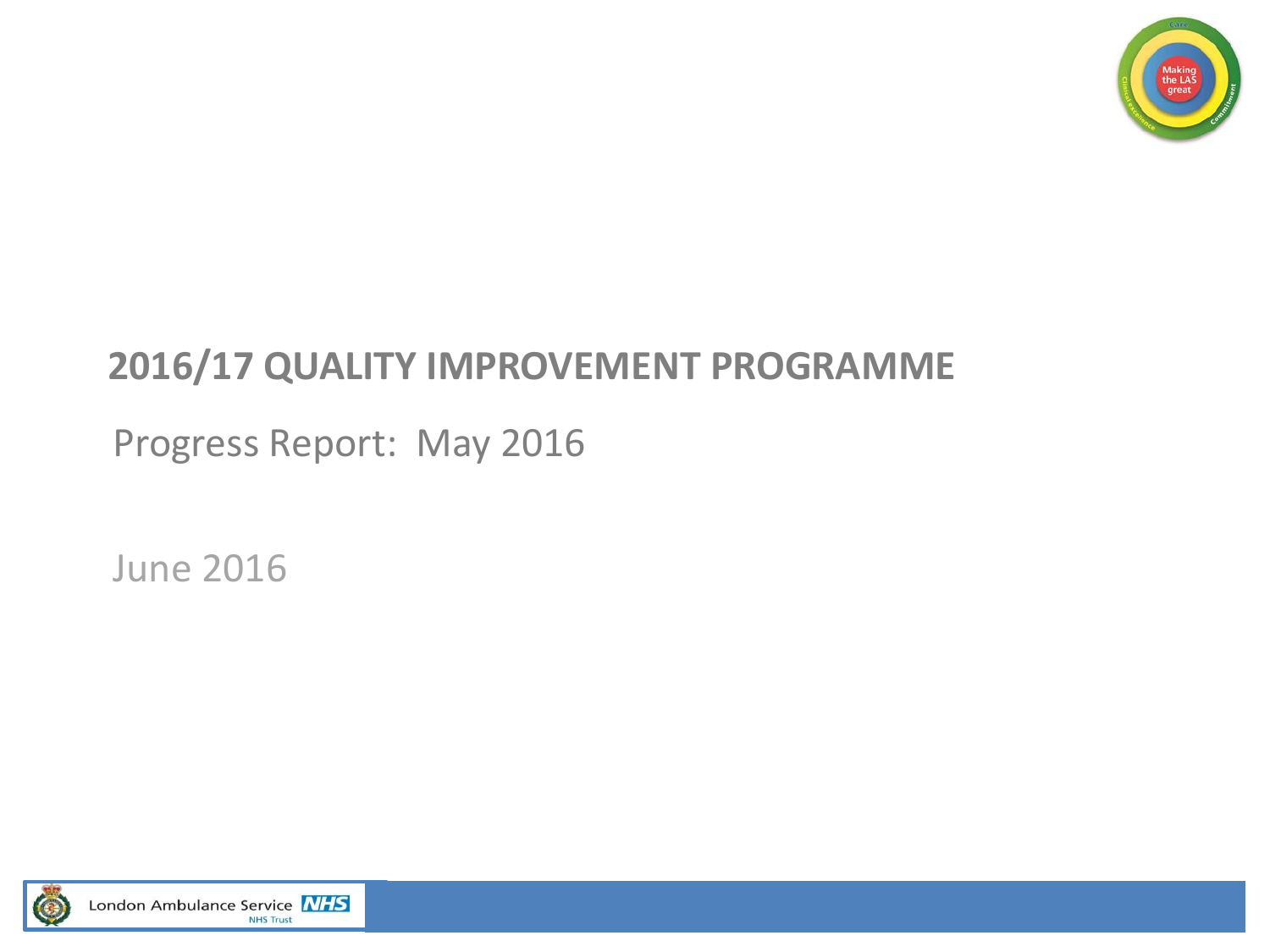### **CONTENTS**



| 1. Executive Summary                                                                                                                                                                                                              |                    |
|-----------------------------------------------------------------------------------------------------------------------------------------------------------------------------------------------------------------------------------|--------------------|
| 2. Programme Summary                                                                                                                                                                                                              |                    |
| 3. Workstream progress reports<br>4.1 Making the LAS a great place to work<br>4.2 Achieving good governance<br>4.3 Improving patient experience<br>4.4 Improving environment and resources<br>4.5 Taking pride and responsibility | 6<br>9<br>15<br>18 |
|                                                                                                                                                                                                                                   |                    |

### 4. Programme Risks and Issues 21

*Project Delivery Project Performance All scheduled activities have been completed The scheduled activities are on track for completion by the due date Performance has been met or is over 95% towards the agreed trajectory / target The scheduled activities have been delayed and are no more than 4 weeks Performance is between 85-95% towards the agreed trajectory / target The scheduled activities are at risk and have delays over 4 weeks Performance is below 85% of the agreed trajectory / target Definitions*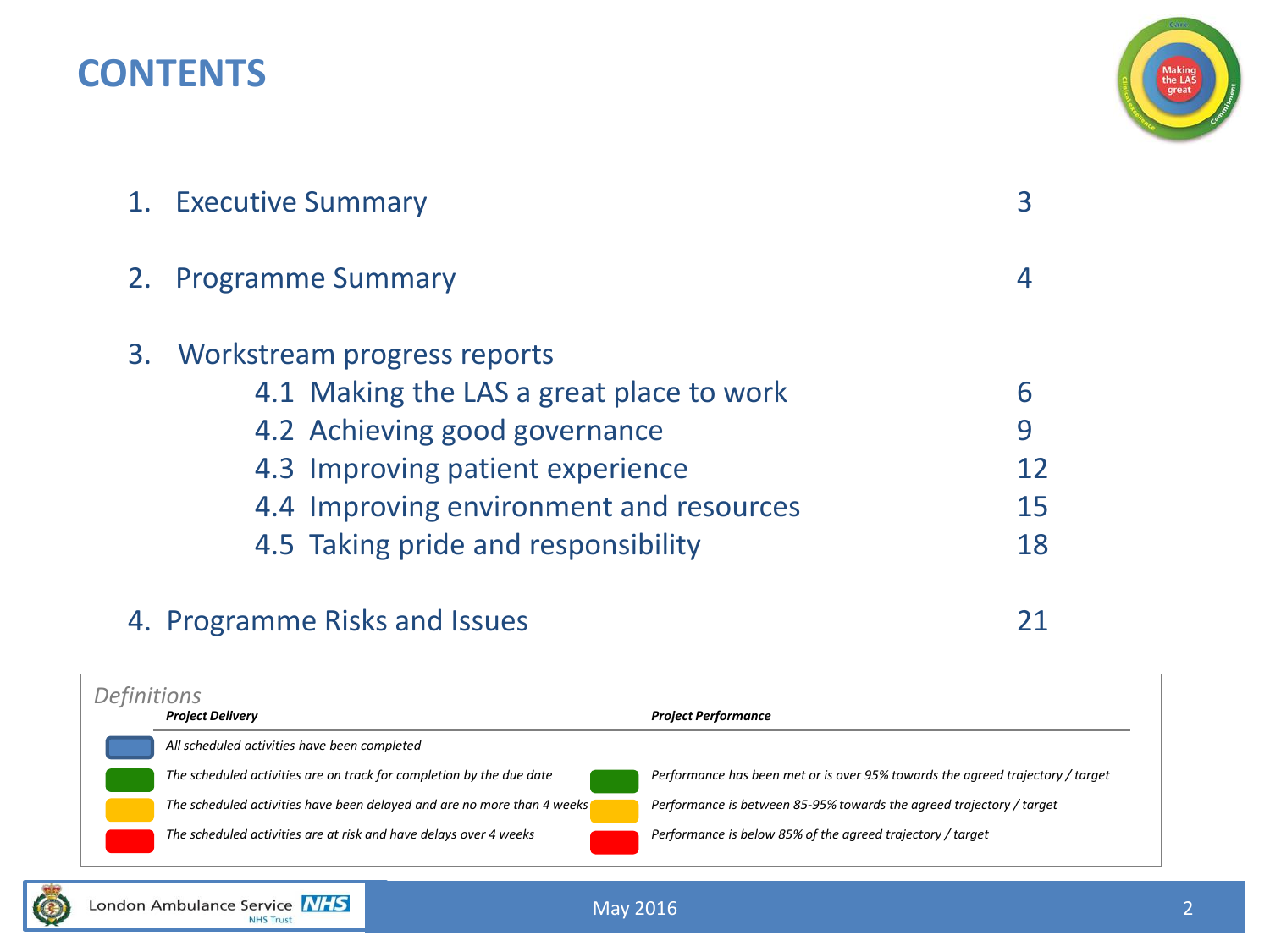### **EXECUTIVE SUMMARY**  May 2016



#### **Progress this month**

- There has been steady progress made on the programme during May resulting in 9 out of 12 activities delivered, with 75% of scheduled activities completed.
- The activities that are delayed or reporting at risk relate to:
	- the ongoing delay with the agreement of the 2016/17 contract with Commissioners to fund the Quality Improvement Programme. Discussions and negotiations continue between all parties.
	- activities to be delivered by the Equality and Inclusion Team which has been affected by unexpected staff absences. Resources to backfill absences are now in post and dates to deliver activities are under review.
	- The patient engagement survey has been substantially drafted, however requires review by a number of subcommittees of the Trust Board prior to final approval by the Board in July 2016.
- The launch of the 'Making the LAS Great' campaign was presented at Manager briefing sessions held in May, with the full organisational roll out planned on 7 June 2016. Increased profile during this campaign will be given to the new personal development review (PDR) and appraisal process and procedures that were introduced in May.

| <b>Theme</b>                        | <b>Executive Director</b> | #<br><b>Complete</b> | %<br><b>Complete</b> | <b>RAG</b> |
|-------------------------------------|---------------------------|----------------------|----------------------|------------|
| Making LAS a great place to work    | <b>Karen Broughton</b>    | 2/4                  | 50                   |            |
| Achieving good governance           | Sandra Adams              | 4/4                  | 100                  |            |
| Improving patient experience        | <b>Briony Sloper</b>      | 0/1                  | 100                  |            |
| Improving environment and resources | <b>Andrew Grimshaw</b>    | 2/2                  | 100                  |            |
| Taking pride and responsibility     | <b>Fenella Wrigley</b>    | 1/1                  | 100                  |            |

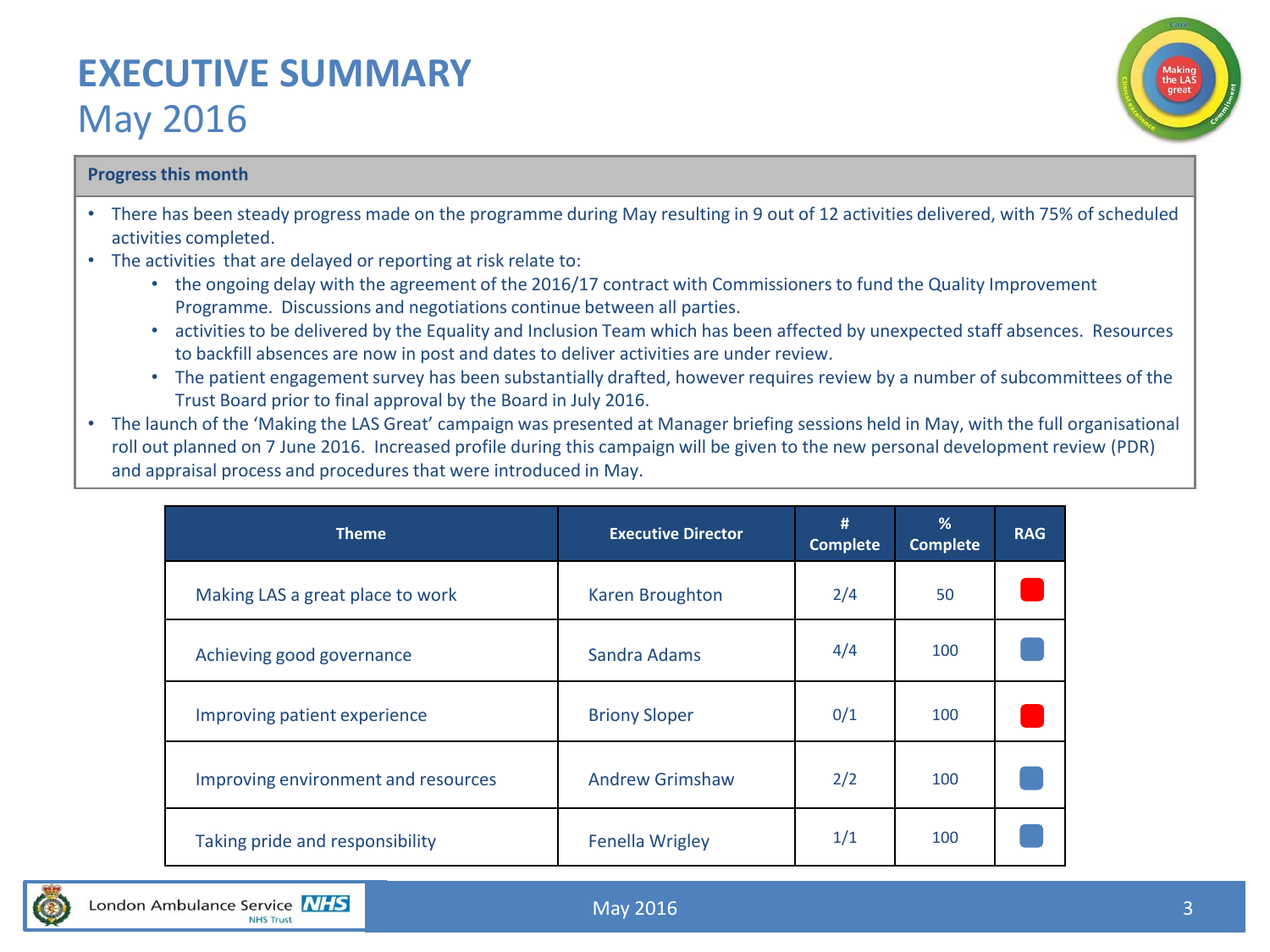### **PROGRAMME SUMMARY** Forecast View



#### **Programme:**

- The launch of the 'Making the LAS Great' campaign across the Trust is scheduled for 7 June 2016 to promote the Trust's vision and values.
- Preparation and planning for the NHS Improvement Clinical Review of the Trust in June 2016 continues
- The number of activities to be delivered by the end of June 2016 is high comparative to previous months, therefore teams will need to focus on implementation of activities for successful delivery in June.

#### **Workstream Challenges:**

• There are currently two activities that are reporting at risk from March 2016 relating to the finalisation of the 2016/17 contract, and the baseline assessment against the Equality Diversity System 2 and Racial Equality. Further details of progress can be found in individual workstream reports.

|                                              |                                     |          | <b>June 2016</b> |              |              | <b>July 2016</b> |                 |         |         |  |  |
|----------------------------------------------|-------------------------------------|----------|------------------|--------------|--------------|------------------|-----------------|---------|---------|--|--|
| <b>Theme</b>                                 | <b>Executive</b><br><b>Director</b> | Complete | <b>On Track</b>  | Delayed      | At Risk<br>ı | Complete         | <b>On Track</b> | Delayed | At Risk |  |  |
| Making LAS a<br>great place to<br>work       | Karen<br><b>Broughton</b>           |          | 9                |              |              |                  | 3               |         |         |  |  |
| Achieving good<br>governance                 | Sandra<br><b>Adams</b>              |          | 19               |              |              |                  | $\overline{2}$  |         |         |  |  |
| Improving<br>patient<br>experience           | <b>Briony</b><br>Sloper             |          | 3                |              |              |                  | $\overline{2}$  |         |         |  |  |
| Improving<br>environment<br>and resources    | Andrew<br>Grimshaw                  |          | 5                | $\mathbf{1}$ |              |                  | $\overline{2}$  |         |         |  |  |
| <b>Taking pride</b><br>and<br>responsibility | Fenella<br>Wrigley                  |          | 5                |              |              |                  | 3               |         |         |  |  |
|                                              |                                     | 42       |                  |              |              | 12               |                 |         |         |  |  |

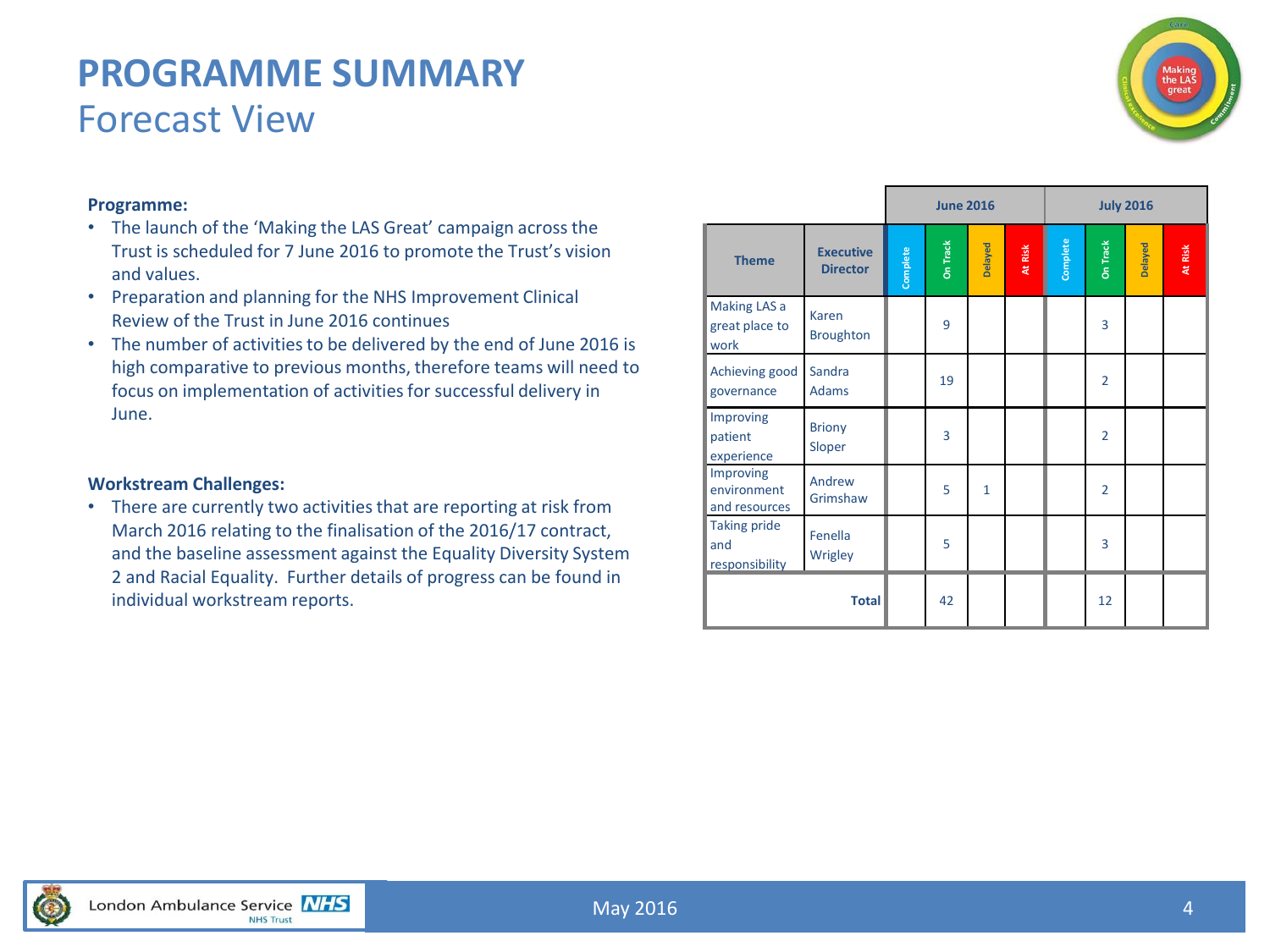

### **WORKSTREAM PROGRESS REPORTS**



London Ambulance Service **NHS**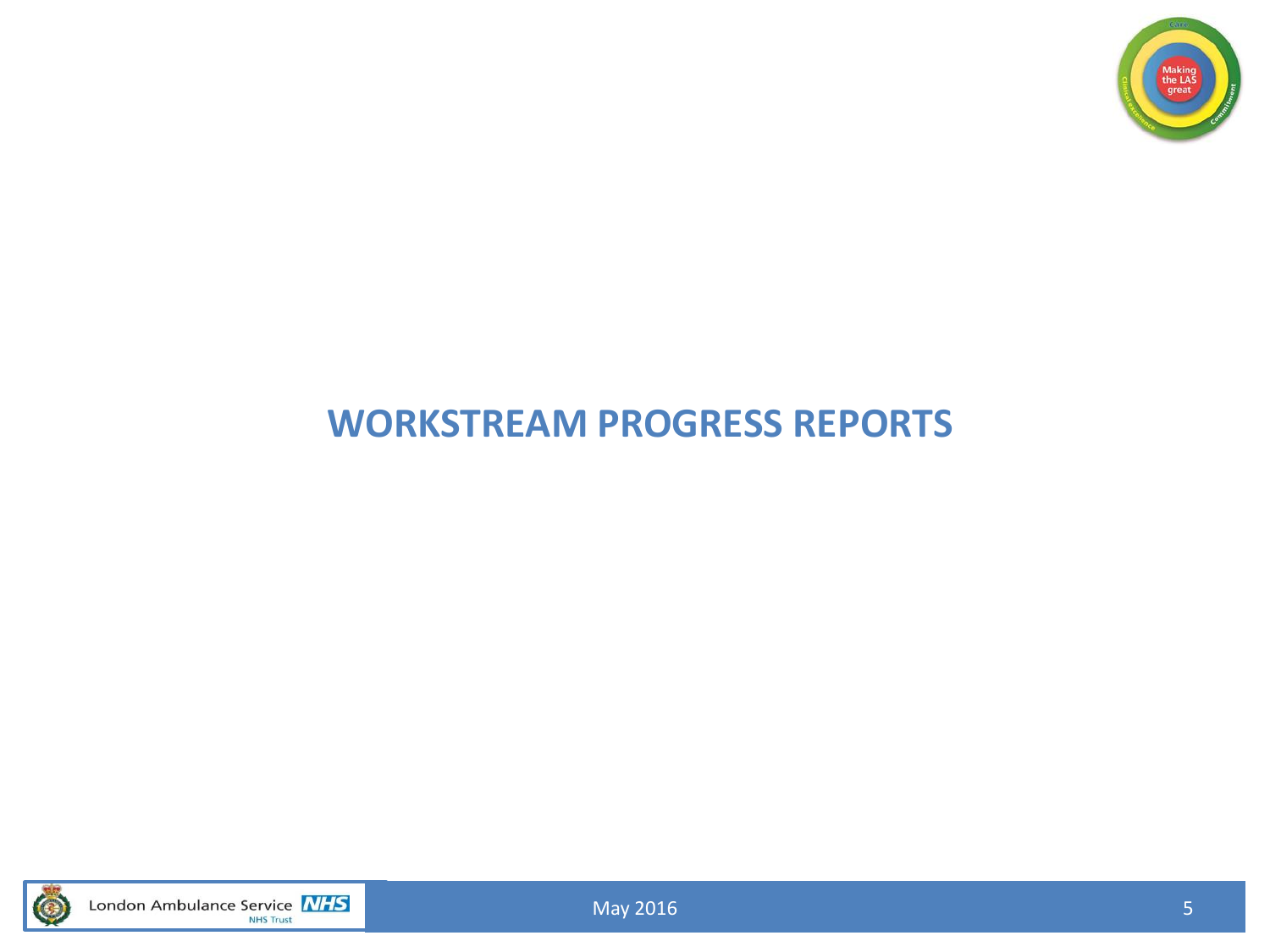### **1| MAKING THE LAS A GREAT PLACE TO WORK** Executive Lead: Karen Broughton



#### **Retention**

• Further conversations continue between Commissioners and the Trust relating to additional funding required to deliver priority activities within the QIP. There is work underway to complete the job description for the new Band 6 role and development of an implementation plan which can be enacted and progressed as soon as funding has been confirmed.

#### **Bullying and Harassment**

- Two further workshops have been held with 18 members of staff, including the Assistant Directors of Operations and HR colleagues, focusing on bullying and harassment investigation training. These courses are designed to improve the consistency and timeliness of completing investigations in line with the newly published Dignity at Work policy.
- A gap analysis has been carried out on attendance at bullying and harassment sessions to ensure that there is full coverage of training provided across the Trust, and as a result specific courses have been recently provided to LAS 111, Clinical Audit and Fleet. It is anticipated that a further gap analysis will be completed in the upcoming months to provide ongoing assurance of training provided across the Trust.
- Formal feedback has been received in relation to the "a day in the life of…" event with positive responses received from approximately 40 members of staff and further dates are now going to be scheduled to continue the work.
- A specific bullying and harassment awareness session was provided to the GMB Union representatives, and a number of their members have requested to attend the mediation training once the roll out begins.
- During Mental Health Awareness week, the Trust linked closely with Stonewall in relation to LGBT staff groups. An article was published in the RIB highlighting the links and signposting to areas able to provide assistance if required. A webinar was conducted by a training partner, where two members of LAS staff were invited to showcase the work LAS does around mental health.

#### **Training**

• The updated Trust statutory and mandatory training matrix was approved by the Education and Development Group and has been published on the Pulse for staff to access. This forms the basis of the core education required for all staff groups within the Trust. Departmental specific actions will be addressed in the upcoming months.

#### **Supporting Staff**

- The new personal development review (PDR) / appraisal documentation was launched in May 2016 to over 200 managers, with the intention the Trust will achieve 60% completion across the board by September 2016.
- Defence Medical Services have conducted two, two-day training sessions with various managers across the Trust along with a focused two day session for the Executive and Senior Leadership Teams
- Work continues with the redesign of Corporate Induction ready for the roll our of the new materials at the end of June 2016

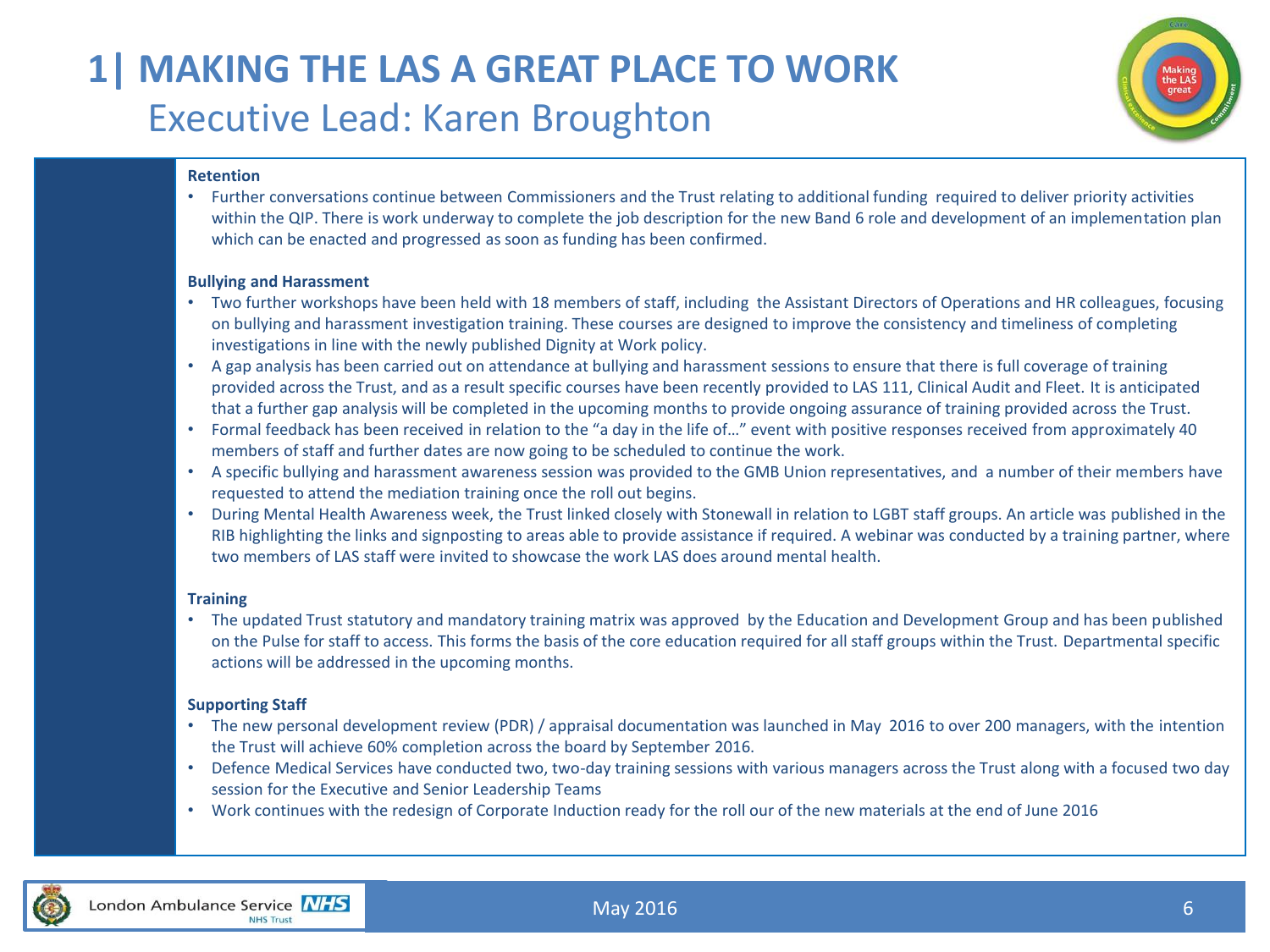### **1| MAKING THE LAS A GREAT PLACE TO WORK** Progress – May 2016



|                                                    | <b>Lead</b>         |  |                 | <b>May 2016</b> |                |                             |
|----------------------------------------------------|---------------------|--|-----------------|-----------------|----------------|-----------------------------|
| <b>Deliverable</b>                                 |                     |  | <b>Complete</b> | <b>Delayed</b>  | <b>At Risk</b> |                             |
| <b>Advert to Action</b><br>(Recruitment)           | <b>Julie Cook</b>   |  |                 |                 |                | At Risk:<br><b>Und</b><br>۰ |
| <b>Bullying and Harassment</b>                     | Karen Broughton     |  |                 |                 |                | Deliy                       |
| <b>Training</b>                                    | Karen Broughton     |  | $\mathbf{1}$    |                 |                | <b>This</b><br>abse         |
| <b>Equality and Inclusion</b>                      | Andrew Buchannan    |  |                 |                 | 1              | post<br>A ch                |
| <b>Vision and Strategy</b>                         | Karen Broughton     |  | 1               |                 |                | Imp<br>plac<br>the          |
| <b>Supporting Staff</b>                            | Karen Broughton     |  |                 |                 |                | subr                        |
| Retention                                          | <b>Greg Masters</b> |  |                 |                 | 1              | Neg<br>part                 |
| <b>Workforce and</b><br>Organisational Development | Karen Broughton     |  |                 |                 |                | <b>Disc</b><br>Com<br>will  |

| <b>May 2016</b> |                |                |  |  |  |  |  |  |  |  |  |
|-----------------|----------------|----------------|--|--|--|--|--|--|--|--|--|
| Complete        | <b>Delayed</b> | <b>At Risk</b> |  |  |  |  |  |  |  |  |  |
|                 |                |                |  |  |  |  |  |  |  |  |  |
|                 |                |                |  |  |  |  |  |  |  |  |  |
| $\mathbf 1$     |                |                |  |  |  |  |  |  |  |  |  |
|                 |                | $\mathbf{1}$   |  |  |  |  |  |  |  |  |  |
| $\overline{1}$  |                |                |  |  |  |  |  |  |  |  |  |
|                 |                |                |  |  |  |  |  |  |  |  |  |
|                 |                | 1              |  |  |  |  |  |  |  |  |  |
|                 |                |                |  |  |  |  |  |  |  |  |  |
|                 |                |                |  |  |  |  |  |  |  |  |  |
|                 |                |                |  |  |  |  |  |  |  |  |  |

| <b>May 2016</b> |                | <b>Outstanding actions</b>                                                                                             |  |  |  |  |  |
|-----------------|----------------|------------------------------------------------------------------------------------------------------------------------|--|--|--|--|--|
| <b>Delayed</b>  | <b>At Risk</b> |                                                                                                                        |  |  |  |  |  |
|                 |                | At Risk:<br>Undertake baseline assessment against the Equality<br>0<br>Delivery System 2 and Racial Equality Strategy. |  |  |  |  |  |
|                 |                | This activity is at risk due to unexpected staff<br>absences. Resources to backfill absences are now in                |  |  |  |  |  |
|                 |                | post and dates to deliver activities are under review.<br>A change request has been submitted to the Quality           |  |  |  |  |  |
|                 |                | Improvement Board to allow for greater focus to be<br>placed on this workstream and to bring in line with              |  |  |  |  |  |

• *Negotiate the funding for 'The London Package' as part of contracting round 2016/17*

submission of the Workforce Race Equality Strategy.

the national deadline of  $1<sup>st</sup>$  July 2016 for the

Discussion and negotiations continue with Commissioners and it is anticipated that the contract will be agreed as soon as possible.

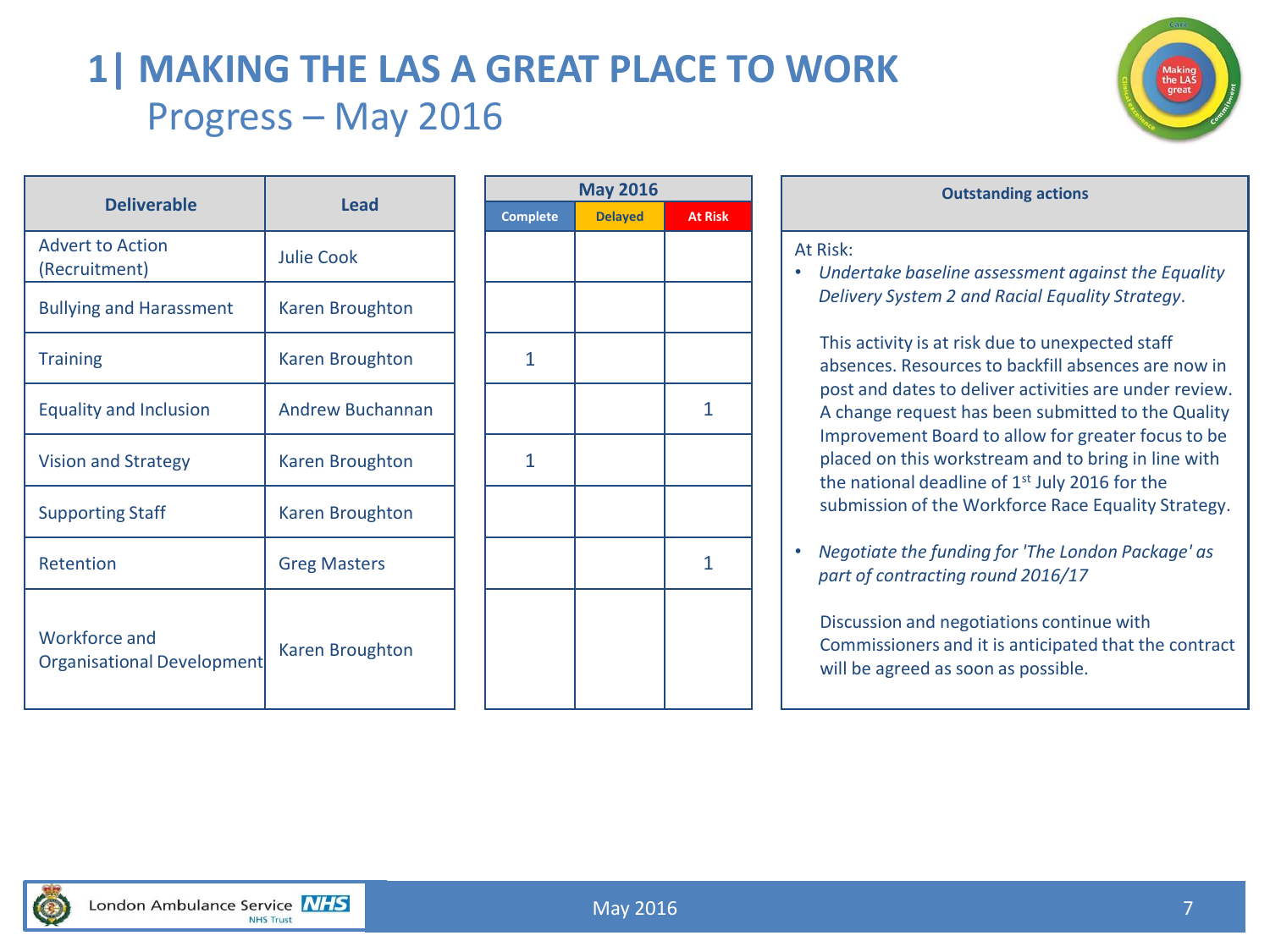# **1| MAKING THE LAS A GREAT PLACE TO WORK** Forecast View



The workstream is scheduled to deliver 8 projects in June and focus will be on ensuring these are all delivered to time:

- To complete and launch the newly designed corporate induction to ensure new starters to the Trust are welcomed and provided with essential information about working for the Trust.
- Bullying and harassment activities continues to maintain considerable progress, with mediation and investigation training due to be delivered
- Embedding of the newly launched PDR / Appraisal documentation
- The communications launch of the LAS vision "Making the LAS Great" will be completed on 7<sup>th</sup> June with Directors joining their operational sectors to discuss the ways this can be achieved

#### **Focus for next month Key risks and challenges**

- Limited involvement from Unison regarding the Dignity at Work programme despite active engagement from other Trade Unions .
- There continues to be priority placed on ensuring the principals of bullying and harassment awareness is embedded within the Trust culture. Numerous requests for training has been provided by the bullying and harassment specialist, which has resulted in reduced capacity for the specialist advisor.
- Further development of the People and Organisational Development function requires funding to be agreed through the 2016/17 contract negotiations. Once confirmed, a team structure will be developed that will aid in the delivery of key milestones

| <b>Deliverable</b>                                 | Lead                |                 |                 | <b>June 2016</b> |                | <b>July 2016</b> |                 |                |                |  |
|----------------------------------------------------|---------------------|-----------------|-----------------|------------------|----------------|------------------|-----------------|----------------|----------------|--|
|                                                    |                     | <b>Complete</b> | <b>On Track</b> | <b>Delayed</b>   | <b>At Risk</b> | <b>Complete</b>  | <b>On Track</b> | <b>Delayed</b> | <b>At Risk</b> |  |
| <b>Advert to Action (Recruitment)</b>              | Julie Cook          |                 | 1               |                  |                |                  |                 |                |                |  |
| <b>Bullying and Harassment</b>                     | Karen Broughton     |                 | 3               |                  |                |                  |                 |                |                |  |
| <b>Training</b>                                    | Karen Broughton     |                 | 1               |                  |                |                  |                 |                |                |  |
| <b>Equality and Inclusion</b>                      | Andrew Buchannan    |                 | $\mathbf{1}$    |                  |                |                  | $\mathbf{1}$    |                |                |  |
| <b>Vision and Strategy</b>                         | Karen Broughton     |                 |                 |                  |                |                  | $\overline{2}$  |                |                |  |
| <b>Supporting Staff</b>                            | Karen Broughton     |                 | $\overline{2}$  |                  |                |                  |                 |                |                |  |
| Retention                                          | <b>Greg Masters</b> |                 |                 |                  |                |                  |                 |                |                |  |
| <b>Workforce and Organisational</b><br>Development | Karen Broughton     |                 | 1               |                  |                |                  |                 |                |                |  |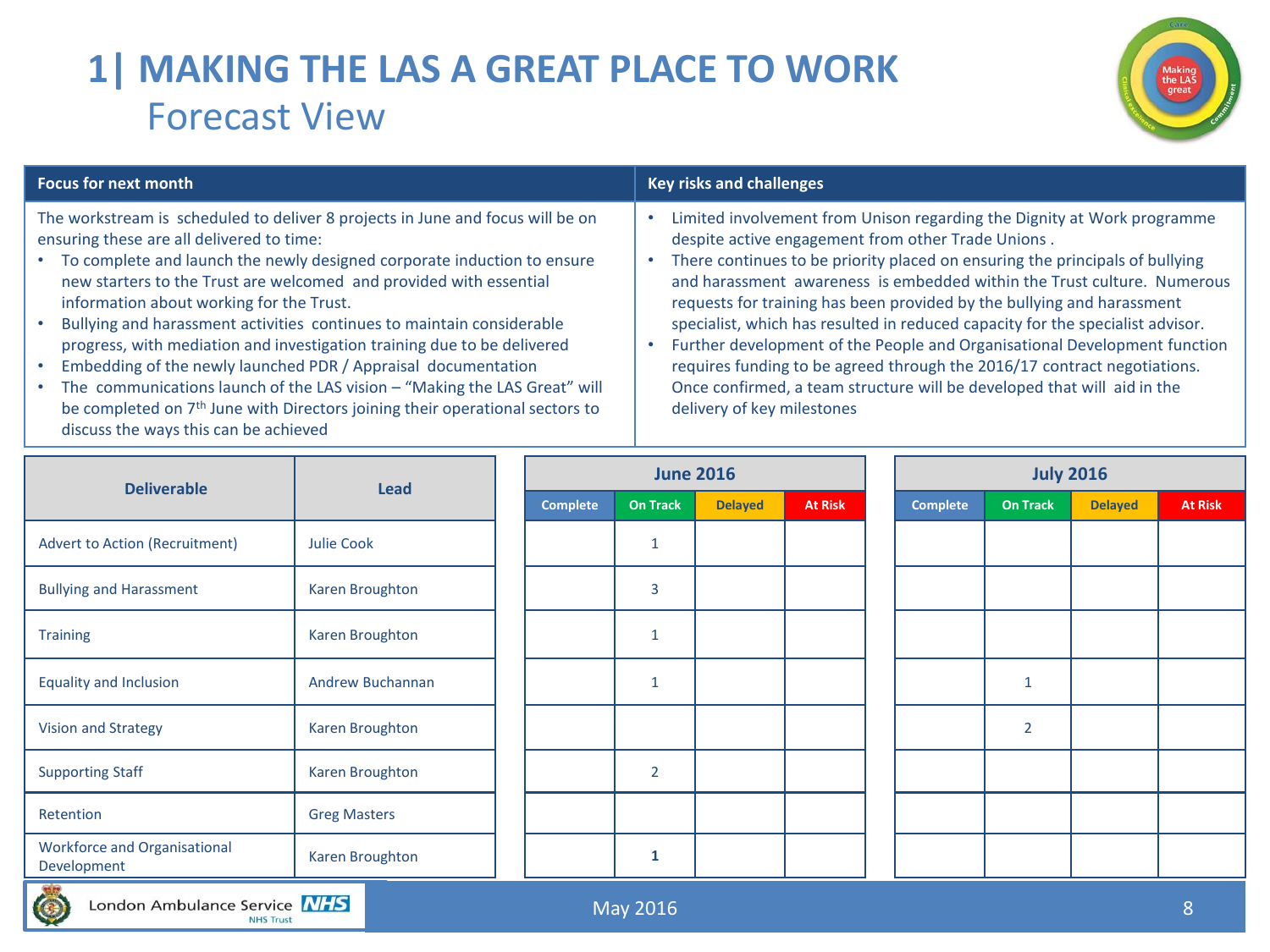# **2| ACHIEVING GOOD GOVERNANCE** Executive Lead: Sandra Adams



#### **Listening to Patients**

- A full implementation plan has been agreed to roll out the patient information leaflets onto LAS vehicles. As this implementation plan requires leaflet holders to be affixed onto ambulances, this will be done in line with the vehicle servicing and maintenance schedule. To ensure the patient information leaflets are made available on vehicles as quickly as possible, the leaflets will be made available in the cab of each ambulance and a poster will advise patients that leaflets are available from the crew.
- Patient feedback forms on the complaints process have been designed, and these will be sent out to patients with pre-paid self addressed envelopes to encourage the return of forms . The Patient Experiences Team will begin to collate feedback and will make necessary changes to improve the complaints handling process where identified.

#### **Capacity & Capability of Health, Safety & Risk Function**

• The action due for completion in June 2016 relating to the to the backlog of incident reports that needs to be inputted onto datixweb has been completed ahead of schedule, and there are no outstanding reports remaining. There is a low risk that if we receive an influx of incident reports the backlog could build up again however in order to mitigate this we would be able to flex the hours of a part time member of staff or bring in an agency member of staff to assist.

#### **HIGHLIGHTS THIS MONTH**

#### **Internal Audit**

• Based on the 2016/17 internal audit plan dates are scheduled into the ELT forward planner for receipt of new reports and progress updates on recommendations in audit reports. A tracker is also presented to ELT prior to each Audit Committee and this is now going to be seen at ELT more frequently for Executive Leads to provide updates and be held accountable for progress against these recommendations.

#### **Improving Incident Reporting**

- A Health & Safety bulletin was published on 3<sup>rd</sup> May reminding staff about personal safety when operating automatic garage doors.
- A year planner is being developed to schedule the topics and content will be in each monthly newsletter, what edition of the RIB it will be in and how else it will be circulated.

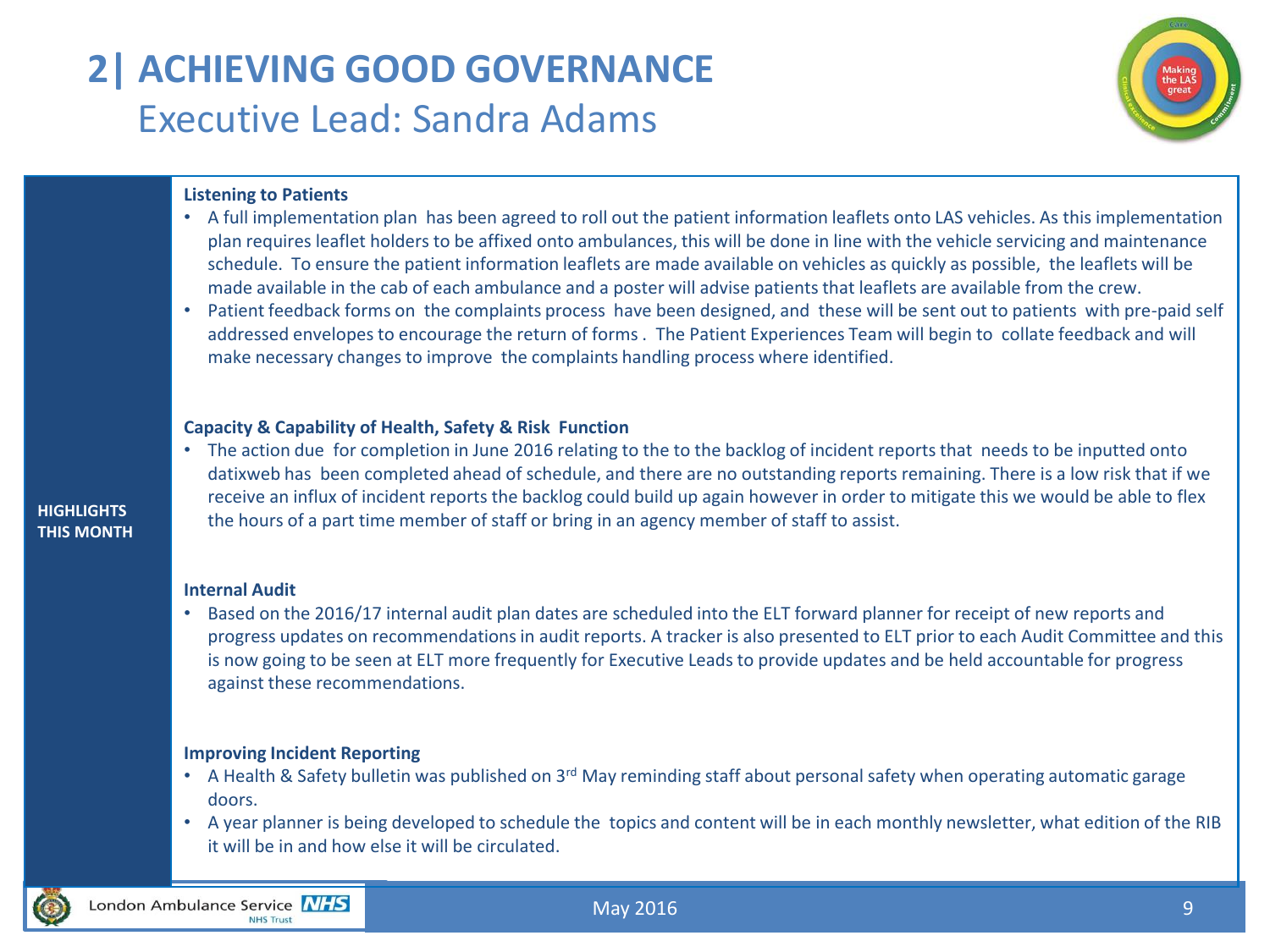### **2| ACHIEVING GOOD GOVERNANCE** Progress – May 2016



|                                                                   |                       |  |                 | <b>May 2016</b> |                | <b>Outstanding action</b>                     |
|-------------------------------------------------------------------|-----------------------|--|-----------------|-----------------|----------------|-----------------------------------------------|
| <b>Deliverable</b>                                                | <b>Lead</b>           |  | <b>Complete</b> | <b>Delayed</b>  | <b>At Risk</b> |                                               |
| <b>Risk Management</b>                                            | Sandra Adams          |  |                 |                 |                | There are no outstanding actions<br>$\bullet$ |
| Capability and capacity of<br>Health, Safety and Risk<br>function | Sandra Adams          |  | $\mathbf{1}$    |                 |                |                                               |
| Improving incident<br>reporting                                   | Sandra Adams          |  | $\mathbf{1}$    |                 |                |                                               |
| <b>Duty of Candour</b>                                            | Sandra Adams          |  |                 |                 |                |                                               |
| <b>Operational planning</b>                                       | Paul Woodrow          |  |                 |                 |                |                                               |
| Listening to patients                                             | Fenella Wrigley       |  | $\mathbf{1}$    |                 |                |                                               |
| <b>Blue light collaboration</b>                                   | Karen Broughton       |  |                 |                 |                |                                               |
| <b>CQC</b> reinspection                                           | <b>Fionna Moore</b>   |  |                 |                 |                |                                               |
| <b>Business intelligence</b><br>systems                           | <b>Jill Patterson</b> |  |                 |                 |                |                                               |
| Internal audit                                                    | Sandra Adams          |  | 1               |                 |                |                                               |
| Policy and guidance review                                        | Sandra Adams          |  |                 |                 |                |                                               |

| <b>May 2016</b> |                |  |  |  |  |  |  |  |  |  |  |
|-----------------|----------------|--|--|--|--|--|--|--|--|--|--|
| <b>Delayed</b>  | <b>At Risk</b> |  |  |  |  |  |  |  |  |  |  |
|                 |                |  |  |  |  |  |  |  |  |  |  |
|                 |                |  |  |  |  |  |  |  |  |  |  |
|                 |                |  |  |  |  |  |  |  |  |  |  |
|                 |                |  |  |  |  |  |  |  |  |  |  |
|                 |                |  |  |  |  |  |  |  |  |  |  |
|                 |                |  |  |  |  |  |  |  |  |  |  |
|                 |                |  |  |  |  |  |  |  |  |  |  |
|                 |                |  |  |  |  |  |  |  |  |  |  |
|                 |                |  |  |  |  |  |  |  |  |  |  |
|                 |                |  |  |  |  |  |  |  |  |  |  |
|                 |                |  |  |  |  |  |  |  |  |  |  |
|                 |                |  |  |  |  |  |  |  |  |  |  |
|                 |                |  |  |  |  |  |  |  |  |  |  |
|                 |                |  |  |  |  |  |  |  |  |  |  |
|                 |                |  |  |  |  |  |  |  |  |  |  |
|                 |                |  |  |  |  |  |  |  |  |  |  |
|                 |                |  |  |  |  |  |  |  |  |  |  |
|                 |                |  |  |  |  |  |  |  |  |  |  |
|                 |                |  |  |  |  |  |  |  |  |  |  |

| <b>May 2016</b> |                | <b>Outstanding actions</b>            |  |  |  |  |  |  |  |  |  |
|-----------------|----------------|---------------------------------------|--|--|--|--|--|--|--|--|--|
| <b>Delayed</b>  | <b>At Risk</b> |                                       |  |  |  |  |  |  |  |  |  |
|                 |                | There are no outstanding actions<br>٠ |  |  |  |  |  |  |  |  |  |
|                 |                |                                       |  |  |  |  |  |  |  |  |  |
|                 |                |                                       |  |  |  |  |  |  |  |  |  |
|                 |                |                                       |  |  |  |  |  |  |  |  |  |
|                 |                |                                       |  |  |  |  |  |  |  |  |  |
|                 |                |                                       |  |  |  |  |  |  |  |  |  |
|                 |                |                                       |  |  |  |  |  |  |  |  |  |
|                 |                |                                       |  |  |  |  |  |  |  |  |  |
|                 |                |                                       |  |  |  |  |  |  |  |  |  |
|                 |                |                                       |  |  |  |  |  |  |  |  |  |
|                 |                |                                       |  |  |  |  |  |  |  |  |  |
|                 |                |                                       |  |  |  |  |  |  |  |  |  |
|                 |                |                                       |  |  |  |  |  |  |  |  |  |
|                 |                |                                       |  |  |  |  |  |  |  |  |  |
|                 |                |                                       |  |  |  |  |  |  |  |  |  |
|                 |                |                                       |  |  |  |  |  |  |  |  |  |
|                 |                |                                       |  |  |  |  |  |  |  |  |  |
|                 |                |                                       |  |  |  |  |  |  |  |  |  |
|                 |                |                                       |  |  |  |  |  |  |  |  |  |

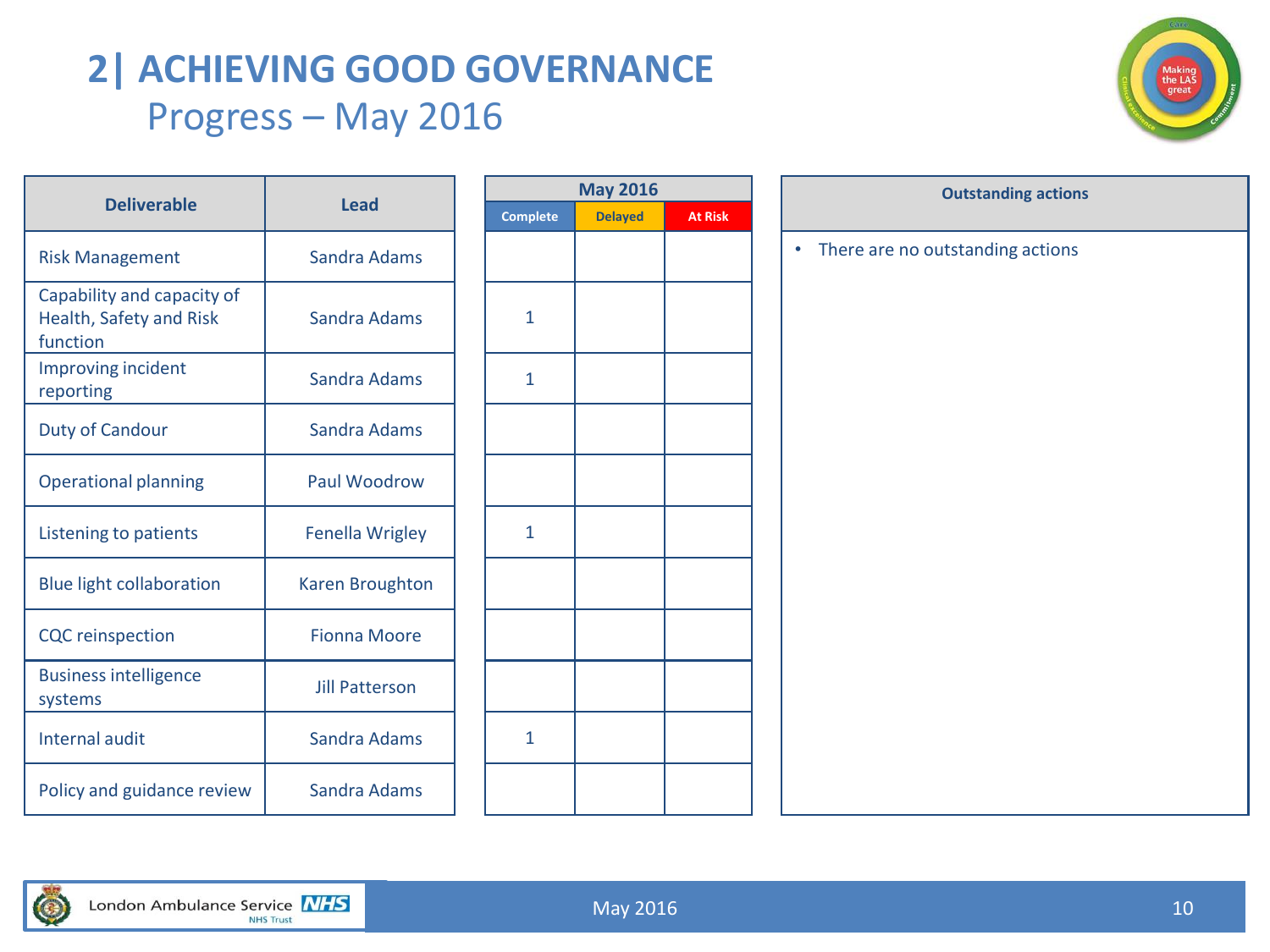# **2| ACHIEVING GOOD GOVERNANCE** Forecast View



| <b>Focus for next month</b>                                                                                                                                                                                                                                                                                                                                                                                                                                                                                    |             | <b>Key risks and challenges</b> |                 |                                                                                                                                                                                                                                                                                                                                                                                                                                                                                                                                   |                |  |                 |                 |                  |                |
|----------------------------------------------------------------------------------------------------------------------------------------------------------------------------------------------------------------------------------------------------------------------------------------------------------------------------------------------------------------------------------------------------------------------------------------------------------------------------------------------------------------|-------------|---------------------------------|-----------------|-----------------------------------------------------------------------------------------------------------------------------------------------------------------------------------------------------------------------------------------------------------------------------------------------------------------------------------------------------------------------------------------------------------------------------------------------------------------------------------------------------------------------------------|----------------|--|-----------------|-----------------|------------------|----------------|
| June is a crucial month for Theme 2 with 19 deliverables, all currently<br>on track.<br>Ensuring actions with regular milestones are truly embedded within<br>routine operations e.g. regular monitoring of risk registers and regular<br>health and safety bulletins<br>Launch Health & Safety review consultation including banding of all job<br>descriptions<br>Establishment of the new Policy Approval Group<br>Patient information leaflets to be rolled out with full implementation<br>plan in place. |             |                                 |                 | The creation of 24 hour single point of access for incident reporting<br>requires recruitment of two additional band 5 staff members, however<br>confirmation for funding the posts is required and approval sought<br>from the workforce panel.<br>There is a potential risk relating to the capacity of HR team to support<br>the consultation of the proposed changes to the Health & Safety team.<br>The project team continues to liaise regularly with the HR team to<br>ensure delivery of this activity remains on track. |                |  |                 |                 |                  |                |
|                                                                                                                                                                                                                                                                                                                                                                                                                                                                                                                |             |                                 |                 |                                                                                                                                                                                                                                                                                                                                                                                                                                                                                                                                   |                |  |                 |                 | <b>July 2016</b> |                |
| <b>Deliverable</b>                                                                                                                                                                                                                                                                                                                                                                                                                                                                                             | <b>Lead</b> | Complete                        | <b>On Track</b> | <b>Delaved</b>                                                                                                                                                                                                                                                                                                                                                                                                                                                                                                                    | <b>At Risk</b> |  | <b>Complete</b> | <b>On Track</b> | <b>Delaved</b>   | <b>At Risk</b> |

|                                                                | <b>Lead</b>         |                 | <b>June 2016</b> |                |                | <b>July 2016</b> |                 |                |                |  |
|----------------------------------------------------------------|---------------------|-----------------|------------------|----------------|----------------|------------------|-----------------|----------------|----------------|--|
| <b>Deliverable</b>                                             |                     | <b>Complete</b> | <b>On Track</b>  | <b>Delayed</b> | <b>At Risk</b> | <b>Complete</b>  | <b>On Track</b> | <b>Delayed</b> | <b>At Risk</b> |  |
| <b>Risk Management</b>                                         | Sandra Adams        |                 | 4                |                |                |                  |                 |                |                |  |
| Capability and capacity of Health,<br>Safety and Risk function | Sandra Adams        |                 | 3                |                |                |                  |                 |                |                |  |
| Improving incident reporting                                   | Sandra Adams        |                 | 5                |                |                |                  | $\mathbf{1}$    |                |                |  |
| Duty of Candour                                                | Sandra Adams        |                 | $\mathbf{1}$     |                |                |                  |                 |                |                |  |
| <b>Operational planning</b>                                    | Paul Woodrow        |                 | 1                |                |                |                  |                 |                |                |  |
| Listening to patients                                          | Fenella Wrigley     |                 | $\overline{2}$   |                |                |                  |                 |                |                |  |
| Blue light collaboration                                       | Karen Broughton     |                 |                  |                |                |                  |                 |                |                |  |
| <b>CQC</b> reinspection                                        | <b>Fionna Moore</b> |                 | 1                |                |                |                  |                 |                |                |  |
| <b>Business intelligence systems</b>                           | Jill Patterson      |                 |                  |                |                |                  |                 |                |                |  |
| Internal audit                                                 | Sandra Adams        |                 | $\mathbf{1}$     |                |                |                  |                 |                |                |  |
| Policy and guidance review                                     | Sandra Adams        |                 | 1                |                |                |                  | 1               |                |                |  |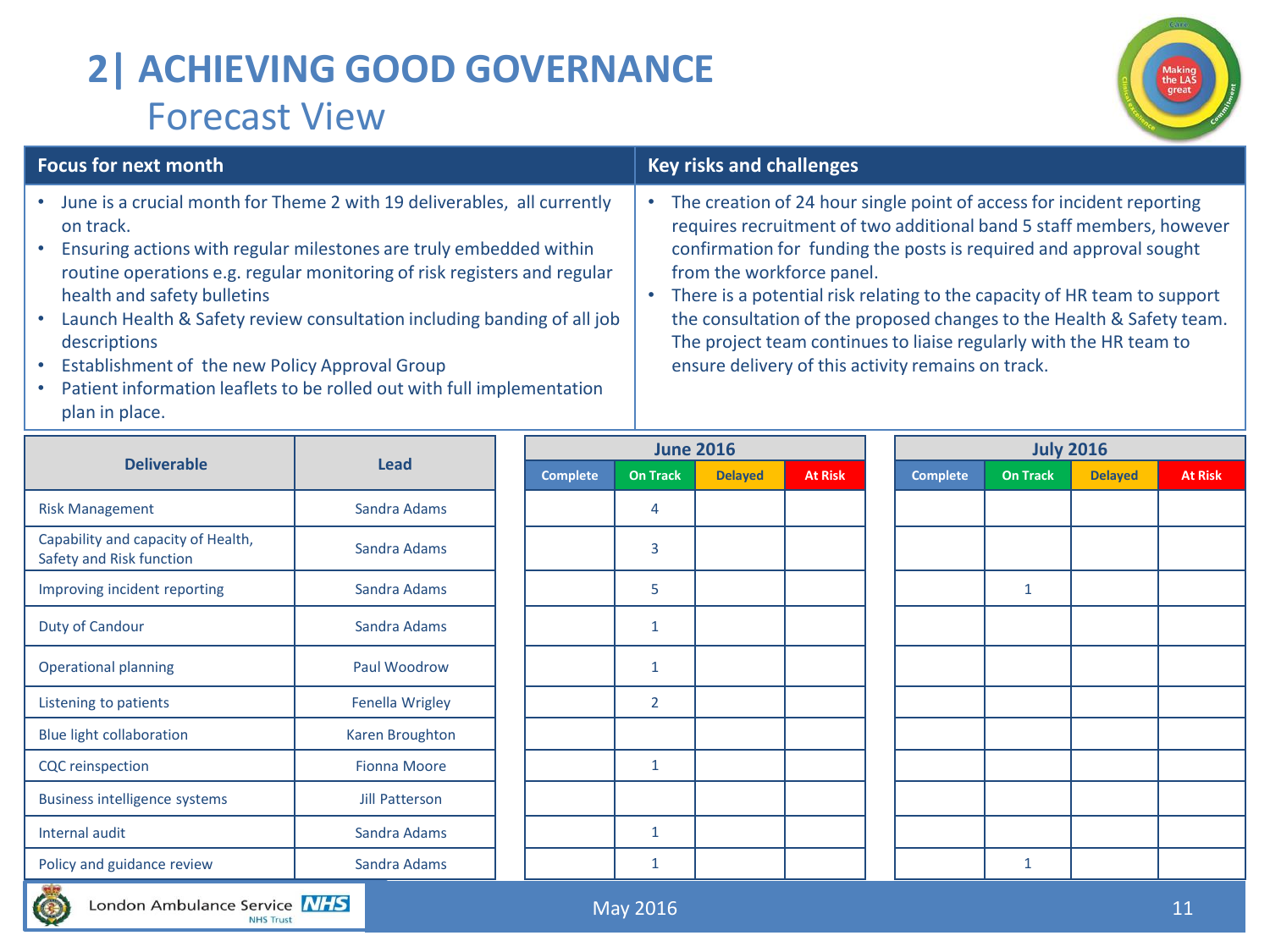# **3| IMPROVING PATIENT EXPERIENCE** Executive Lead: Briony Sloper



#### **Learning from experience:**

• The patient engagement strategy was presented to the Executive Leadership Team during May, and following minor revisions the strategy will be presented to the Patient, and Public Involvement Committee and the Quality Governance Committee prior to review at the public Trust Board meeting in July. Although the strategy was not fully approved by the end of May, it was recognised that given the significance of this strategy for the Trust in how it engages with patient groups it in imperative that this is reviewed by key sub committees of the Trust Board prior to submission to the Trust Board for final approval. A change request has been prepared for review by the Quality Improvement Programme Board.

#### **Patient Transport Service – Pre-booking end of life / palliative care patients:**

• The team have met with NHS England, Commissioners from North West London, and End of Life leads from across London to review and agree the detail of the pilot presented by the Trust. The method of delivery to stakeholders was also discussed with the Chair of the London CEO group

### **HIGHLIGHTS THIS MONTH**

• The LAS advertised through this group, a pilot hospice to commence the pre-booking of journeys for this patient group. An expression of interest has been received for St Joseph's hospice, and a meeting has been planned for early June to discuss the pilot in detail.

#### **Bariatric patients:**

• Data continues to be gathered to provide baseline information on the current numbers of bariatric patients, and the clinical guidance for this patient group continues to be developed.

#### **Mental Health patients:**

- Bulletins and information are published on the RIB as part of the ongoing communication on the standard operating procedures relating to mental health patients for staff in the Emergency Control Room. Briefings have also been provided to the Trust Incident Delivery managers.
- The initial survey to collate staff feedback prior to the introduction of the guidance ended on 2 June, and this feedback will be collated and reviewed to form a baseline to measure the effectiveness of the guidance.
- The Trust is also engaged in pan-London work for both adult and child mental health strategies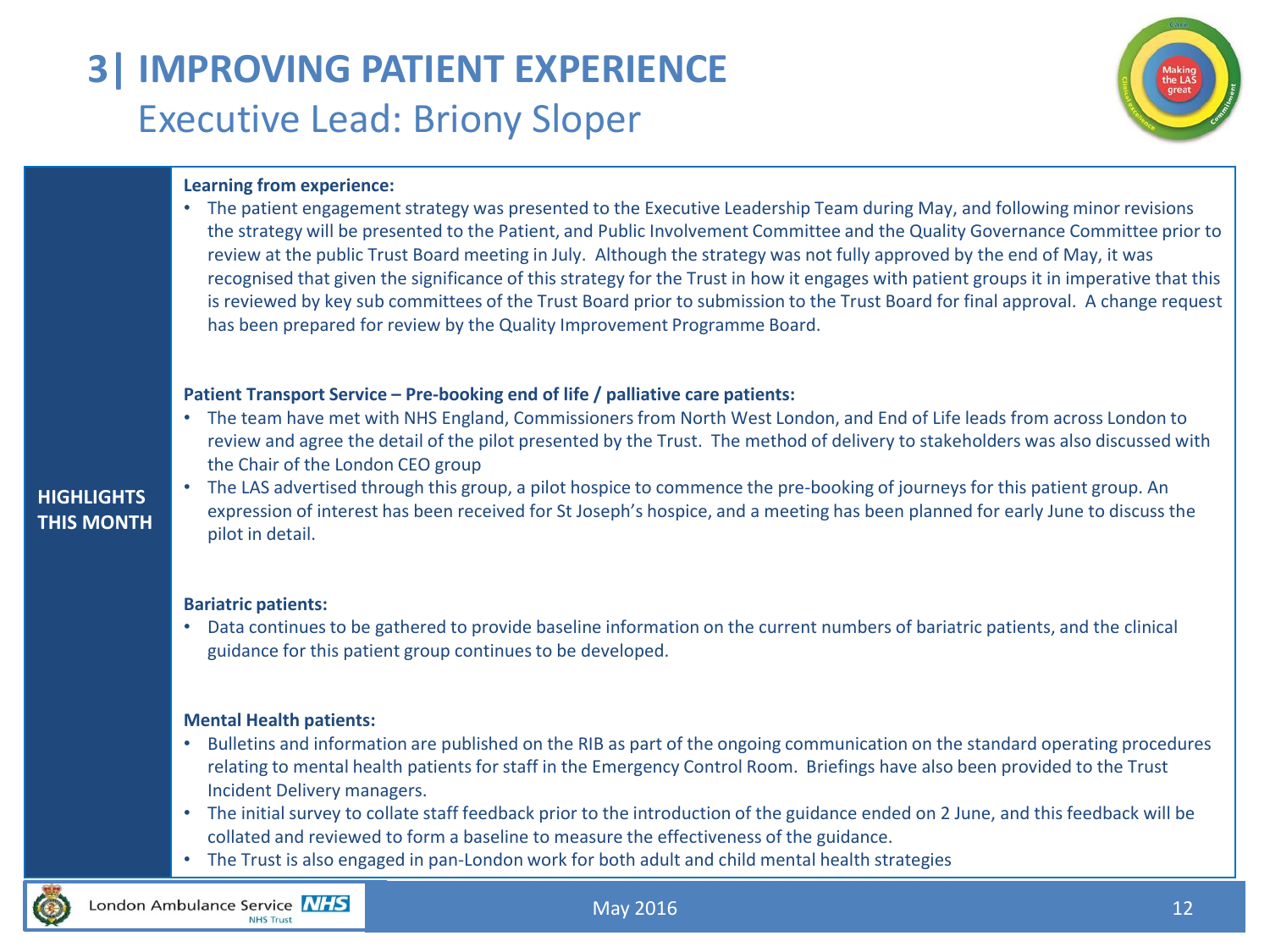### **3| IMPROVING PATIENT EXPERIENCE** Progress – May 2016



| <b>Deliverable</b>               | Lead                                 |
|----------------------------------|--------------------------------------|
| <b>Patient Transport Service</b> | Paul Woodrow                         |
| Meeting peoples needs            | <b>Briony Sloper/Paul</b><br>Woodrow |
| <b>Response Times</b>            | Paul Woodrow                         |
| Learning from experiences        | <b>Briony Sloper</b>                 |

|                 | <b>May 2016</b> |                | <b>Outstanding actions</b>                                                                                                                                                                                                                                                                                                                                                                                    |
|-----------------|-----------------|----------------|---------------------------------------------------------------------------------------------------------------------------------------------------------------------------------------------------------------------------------------------------------------------------------------------------------------------------------------------------------------------------------------------------------------|
| <b>Complete</b> | <b>Delayed</b>  | <b>At Risk</b> |                                                                                                                                                                                                                                                                                                                                                                                                               |
|                 | 1               |                | Delayed:<br>Develop a patient engagement stra<br>Development of the patient engag<br>was included as an additional activ<br>as part of the QIP as agreed by the<br>March 2016. It was recognised that<br>would benefit from further review<br>committees of the Trust Board prior<br>approval by the Board at its public<br>2016. A change request has been<br>be presented to the QIP Board at t<br>meeting. |
|                 |                 |                |                                                                                                                                                                                                                                                                                                                                                                                                               |

| <b>Outstanding actions</b>                         |
|----------------------------------------------------|
| Delayed:<br>Develop a patient engagement strategy. |

Development of the patient engagement strategy was included as an additional activity to be delivered as part of the QIP as agreed by the Trust Board in March 2016. It was recognised that the strategy would benefit from further reviews by two sub committees of the Trust Board prior to final approval by the Board at its public meeting in July 2016. A change request has been prepared and will be presented to the QIP Board at their June meeting.

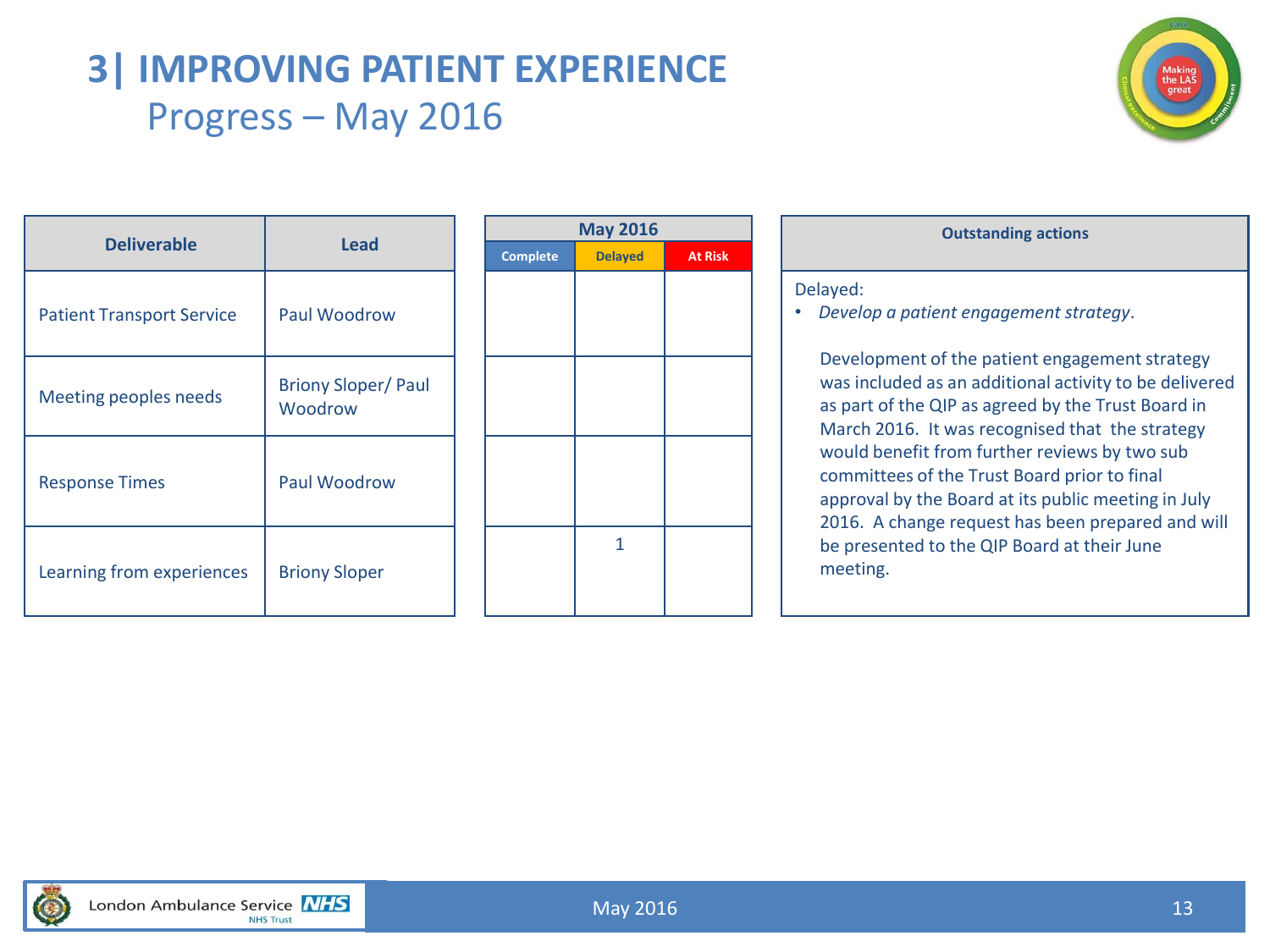### **4| IMPROVE ENVIRONMENT AND RESOURCES** Executive Lead: Andrew Grimshaw



#### **Fleet/Vehicle Preparation: Equipment**

• Daily vehicle daily inspection (VDI) compliance audits have been in place since March 2016 in North East where pilot vehicle preparation process is underway. Performance has increased by approximately 35% since the commencement of the pilot to 97% compliance in May.

#### **Fleet/Vehicle Prep: Vehicle Make Ready**

• The three month trial of an extended make ready service in North East London completed on 31 May 2016. The first draft evaluation report is complete, and will be finalised by mid-June 2016. The outcome of this review will inform the business case to roll the service out across the Trust, which is due to be delivered in July 2016.

#### **Vehicle Procurement (Fast Response Units)**

- There have been issues identified with the supplier responsible for delivery of expected number of FRU, with a three month delay on the delivery of FRUs. A change request has been prepared providing a full explanation of this delay for review and will be considered by the QIP Board at their June meeting.
- The project team has put in place controls in order to mitigate this risk, by attending site visit planned for early-June to view the supplier's operations and strengthen the relationship; to work collaboratively with the supplier to ensure their quality assurance processes are robust to reduce the number of defected vehicles being delivered; and to work with the procurement team to identify contractual/commercial options accessible to the Trust.

#### **Infection Prevention and Control**

- There is a continued review of the protective clothing pack contents to identify appropriate provision required by staff, and this is on track to achieve the scheduled June milestone. A training video will be developed for staff to support roll out.
- The process for collecting bare below the elbows data is being reviewed for inclusion onto the Infection, Prevention & Control (IPC) scorecard.
- Approval has been granted for contractor services to proceed with the cleaning of garages.

#### **Resilience**

- While HART was fully staffed up until the end of April, one staff member has left therefore reducing the 84wte establishment to 83wte. Recruitment for this post is substantially underway, and it is anticipated that full establishment will be met by the end of June. Following completion of core and mandatory training which is reliant on the availability of places on nationally run programmes, this recruited post will become fully operational by the end of September.
- There is continued work to review the HART rosters and increasing the HART establishment so that our HART shifts are always staffed to the nationally specified levels.

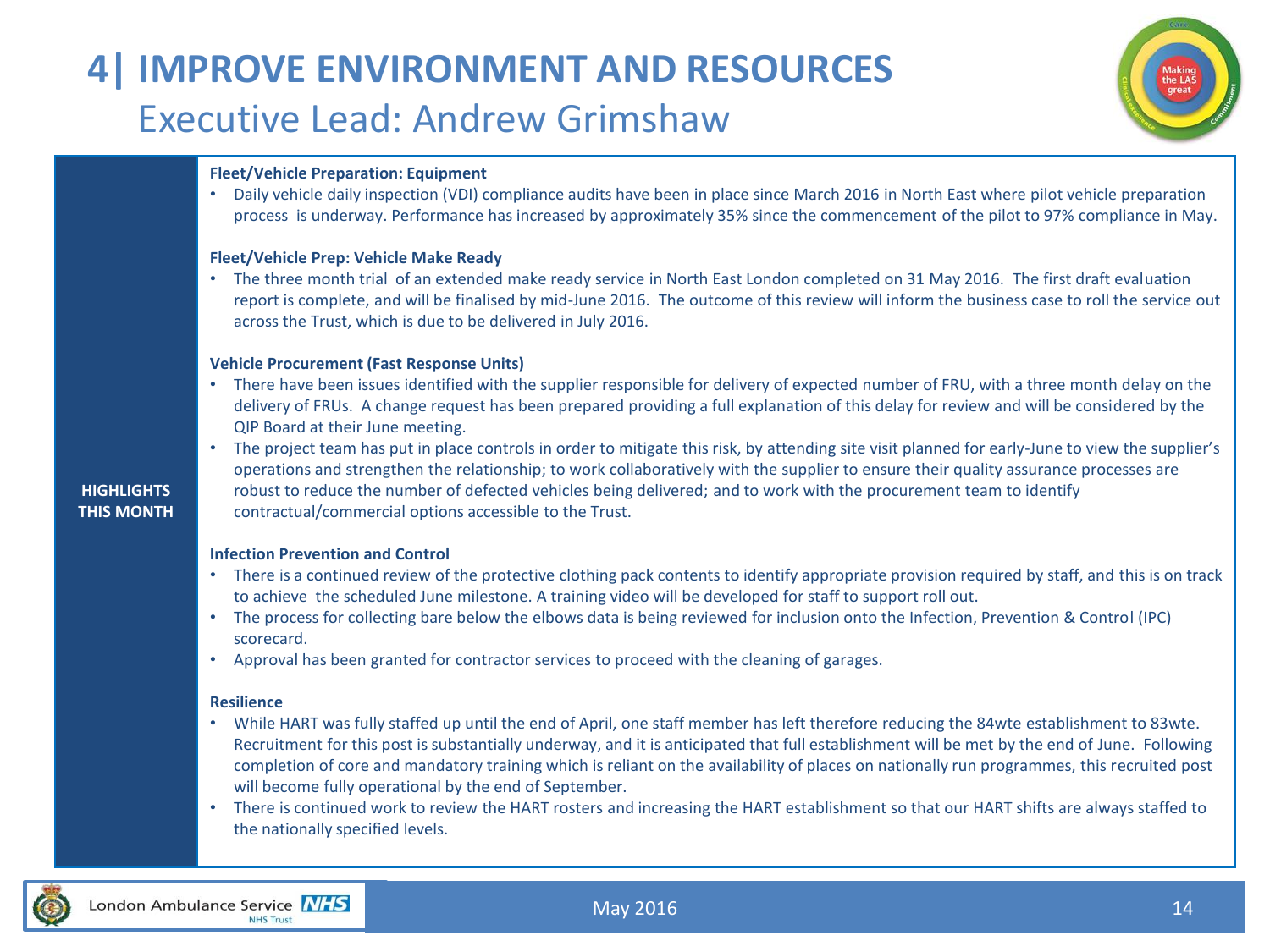# **4| IMPROVE ENVIRONMENT AND RESOURCES** Progress – May 2016



| <b>Deliverable</b>                                     | Lead                                     |      |
|--------------------------------------------------------|------------------------------------------|------|
|                                                        |                                          | Comp |
| Fleet / Vehicle Preparation                            | <b>Andrew Grimshaw</b>                   | 2    |
| <b>Information Management and</b><br><b>Technology</b> | <b>Andrew Grimshaw</b>                   |      |
| Infection prevention and<br>control                    | <b>Fenella Wrigley</b>                   |      |
| <b>Facilities and Estates</b>                          | Sandra Adams                             |      |
| <b>Resilience functions</b>                            | Paul Woodrow                             |      |
| <b>Operations Management</b>                           | Paul Woodrow                             |      |
| Improving operational<br>productivity                  | Paul Woodrow                             |      |
| Cost improvement programme                             | <b>Andrew Grimshaw</b>                   |      |
| Frontline equipment and<br>uniforms                    | Paul Woodrow /<br><b>Andrew Grimshaw</b> |      |

| <b>May 2016</b> |                |                |  |  |  |  |
|-----------------|----------------|----------------|--|--|--|--|
| <b>Complete</b> | <b>Delayed</b> | <b>At Risk</b> |  |  |  |  |
| $\overline{2}$  |                |                |  |  |  |  |
|                 |                |                |  |  |  |  |
|                 |                |                |  |  |  |  |
|                 |                |                |  |  |  |  |
|                 |                |                |  |  |  |  |
|                 |                |                |  |  |  |  |
|                 |                |                |  |  |  |  |
|                 |                |                |  |  |  |  |
|                 |                |                |  |  |  |  |

| <b>May 2016</b> |                | <b>Outstanding actions</b>                    |
|-----------------|----------------|-----------------------------------------------|
| <b>Delayed</b>  | <b>At Risk</b> |                                               |
|                 |                | There are no outstanding actions<br>$\bullet$ |
|                 |                |                                               |
|                 |                |                                               |
|                 |                |                                               |
|                 |                |                                               |
|                 |                |                                               |
|                 |                |                                               |
|                 |                |                                               |
|                 |                |                                               |
|                 |                |                                               |
|                 |                |                                               |
|                 |                |                                               |
|                 |                |                                               |
|                 |                |                                               |
|                 |                |                                               |
|                 |                |                                               |

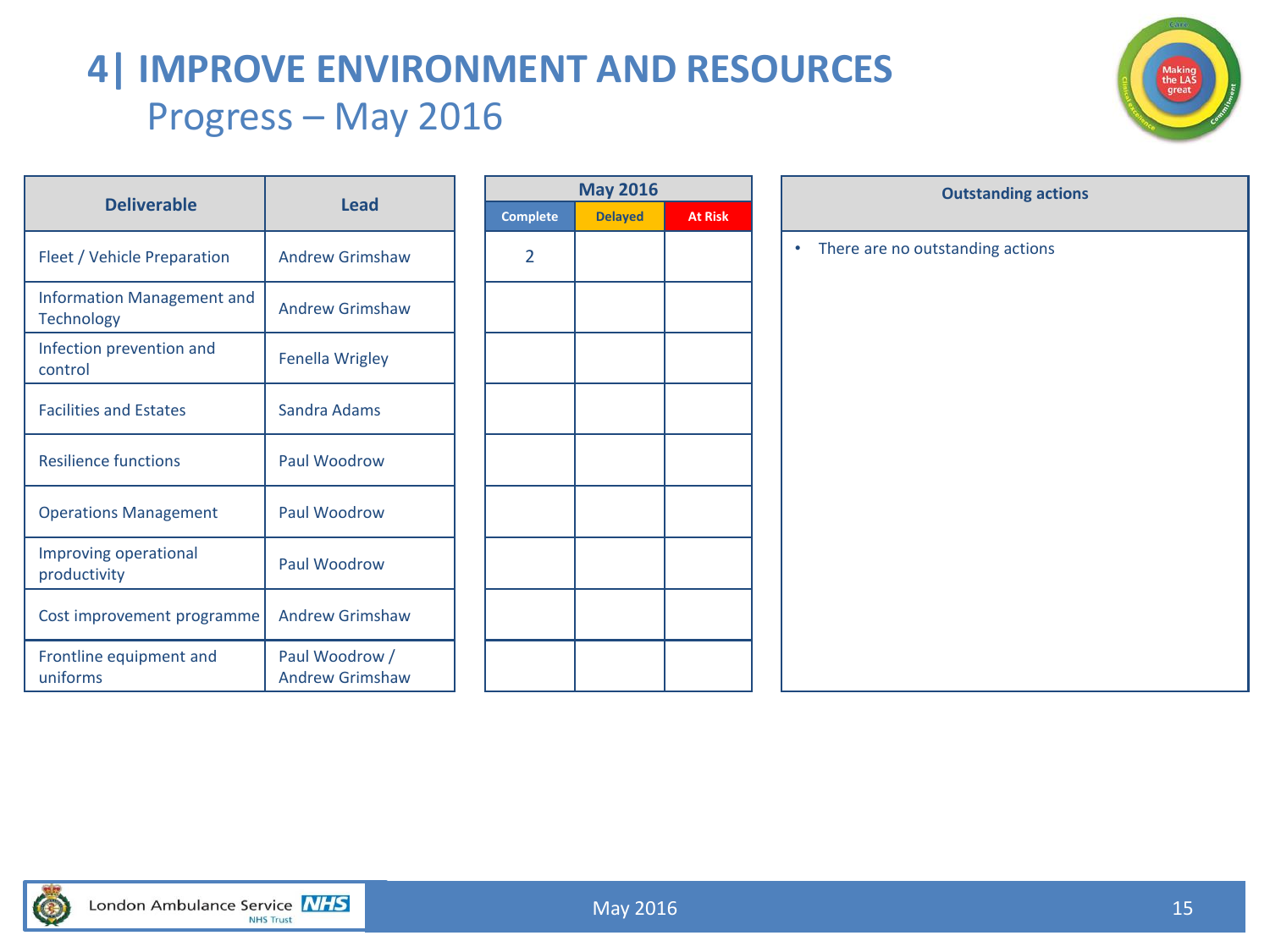### **3| IMPROVING PATIENT EXPERIENCE** Forecast View



| <b>Focus for next month</b>                                                                                                                                                                                                                                                                                                                                                                     | <b>Key risks and challenges</b> |
|-------------------------------------------------------------------------------------------------------------------------------------------------------------------------------------------------------------------------------------------------------------------------------------------------------------------------------------------------------------------------------------------------|---------------------------------|
| To commence the Patient Transport service pilot for pre-booking of<br>transport for end of life / palliative care patients<br>Completion of new clinical guidance for bariatric patients, and<br>development of an implementation plan to roll this out to staff.<br>To ensure the patient engagement strategy is presented to all key<br>groups prior to submission to the Trust Board in July |                                 |

|                                  | Lead                                   | <b>June 2016</b> |                 |                |                |  | <b>July 2016</b> |                 |                |                |  |
|----------------------------------|----------------------------------------|------------------|-----------------|----------------|----------------|--|------------------|-----------------|----------------|----------------|--|
| <b>Deliverable</b>               |                                        | <b>Complete</b>  | <b>On Track</b> | <b>Delayed</b> | <b>At Risk</b> |  | <b>Complete</b>  | <b>On Track</b> | <b>Delayed</b> | <b>At Risk</b> |  |
| <b>Patient Transport Service</b> | Paul Woodrow                           |                  |                 |                |                |  |                  |                 |                |                |  |
| Meeting peoples needs            | <b>Briony Sloper / Paul</b><br>Woodrow |                  |                 |                |                |  |                  |                 |                |                |  |
| <b>Response Times</b>            | Paul Woodrow                           |                  |                 |                |                |  |                  |                 |                |                |  |
| Learning from experiences        | <b>Briony Sloper</b>                   |                  |                 |                |                |  |                  |                 |                |                |  |

| <b>July 2016</b> |                 |                |                |  |  |  |  |  |
|------------------|-----------------|----------------|----------------|--|--|--|--|--|
| <b>Complete</b>  | <b>On Track</b> | <b>Delayed</b> | <b>At Risk</b> |  |  |  |  |  |
|                  |                 |                |                |  |  |  |  |  |
|                  |                 |                |                |  |  |  |  |  |
|                  |                 |                |                |  |  |  |  |  |
|                  |                 |                |                |  |  |  |  |  |

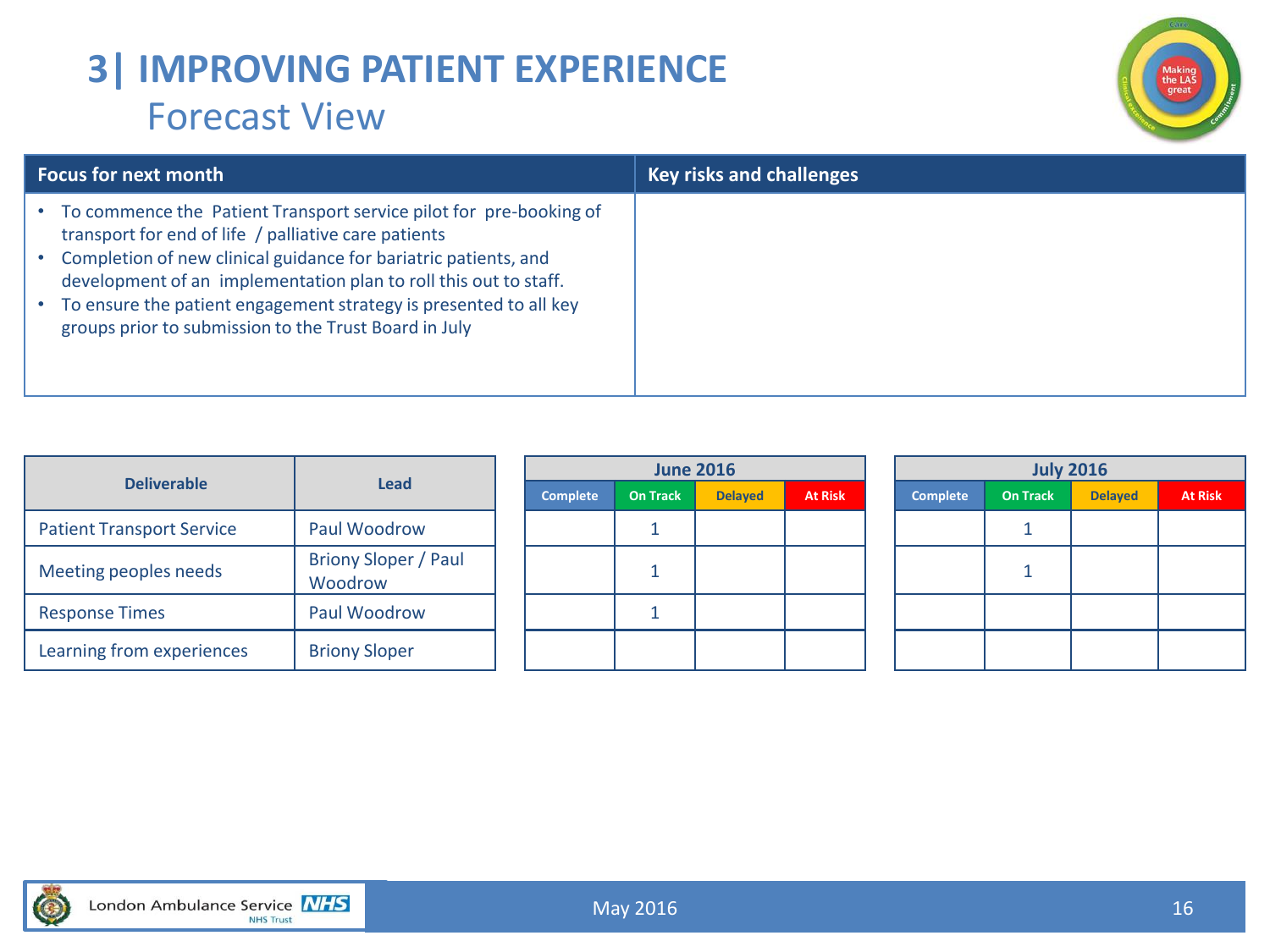# **4| IMPROVE ENVIRONMENT AND RESOURCES** Forecast View



| <b>Focus for next month</b>                                                                                                                       | <b>Key risks and challenges</b>                                                                                                                             |
|---------------------------------------------------------------------------------------------------------------------------------------------------|-------------------------------------------------------------------------------------------------------------------------------------------------------------|
| <b>Fleet/Vehicle Prep: Make Ready</b>                                                                                                             | <b>Fleet/Vehicle Prep: Vehicle Make Ready</b>                                                                                                               |
| Finalisation of the North East Pilot evaluation report.                                                                                           | To finalise the make ready offering and to make a case for full roll out across                                                                             |
| Development of the draft vehicle preparation (VP) roll out plan.                                                                                  | the Trust.                                                                                                                                                  |
| Drafting the (VP) options plan and Business Case as needed.                                                                                       | To refine the proposal following evaluation report.                                                                                                         |
| <b>Vehicle Procurement</b>                                                                                                                        | There is a need to accelerate the pace of delivery for this workstream to                                                                                   |
| Working with FRU supplier to deliver vehicles in accordance with the revised<br>production plan. Approval being sought for the DCA business case. | ensure that projects remain on track and to deliver activities as scheduled                                                                                 |
| <b>Infection Prevention and Control</b>                                                                                                           | <b>Vehicle Procurement</b>                                                                                                                                  |
| Complete clothing pack review to ensure staff have the appropriate<br>provision.                                                                  | Delivery of FRU vehicles is currently at risk due to external factors. A change<br>request has been prepared providing a full explanation of this delay for |
| Cleaning compliance work required in June.                                                                                                        | review and will be considered by the QIP Board at their June meeting.                                                                                       |

|                                                     | <b>Lead</b>                              | <b>June 2016</b> |                 |                |                |  | <b>July 2016</b> |                 |                |                |  |
|-----------------------------------------------------|------------------------------------------|------------------|-----------------|----------------|----------------|--|------------------|-----------------|----------------|----------------|--|
| <b>Deliverable</b>                                  |                                          | <b>Complete</b>  | <b>On Track</b> | <b>Delayed</b> | <b>At Risk</b> |  | <b>Complete</b>  | <b>On Track</b> | <b>Delayed</b> | <b>At Risk</b> |  |
| Fleet / Vehicle Preparation                         | <b>Andrew Grimshaw</b>                   |                  | 1               |                |                |  |                  | $\mathbf{1}$    |                |                |  |
| Information Management and<br>Technology            | <b>Andrew Grimshaw</b>                   |                  | $\mathbf{1}$    |                |                |  |                  | $\mathbf{1}$    |                |                |  |
| Infection prevention and control                    | <b>Fenella Wrigley</b>                   |                  | $\mathbf{1}$    |                |                |  |                  |                 |                |                |  |
| <b>Facilities and Estates</b>                       | Sandra Adams                             |                  | $\mathbf{1}$    |                |                |  |                  |                 |                |                |  |
| <b>Resilience functions</b>                         | Paul Woodrow                             |                  |                 |                |                |  |                  |                 |                |                |  |
| <b>Operations Management</b>                        | Paul Woodrow                             |                  | $\mathbf{1}$    |                |                |  |                  |                 |                |                |  |
| Improving operational productivity                  | Paul Woodrow                             |                  |                 |                |                |  |                  |                 |                |                |  |
| Cost improvement programme                          | <b>Andrew Grimshaw</b>                   |                  |                 |                |                |  |                  |                 |                |                |  |
| Frontline equipment and uniforms<br><b>Contract</b> | Paul Woodrow /<br><b>Andrew Grimshaw</b> |                  |                 |                |                |  |                  |                 |                |                |  |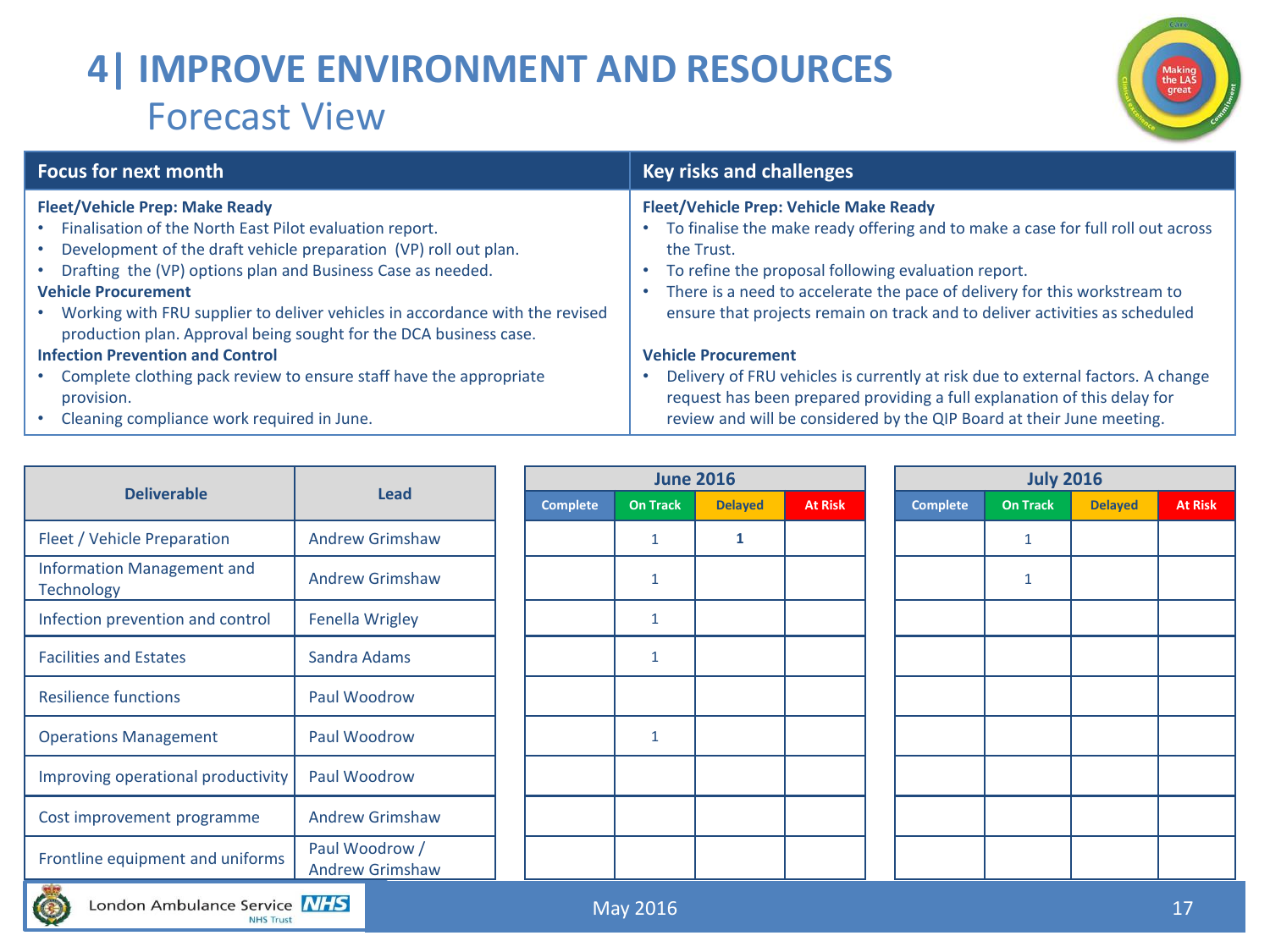### **5| TAKING PRIDE AND RESPONSIBILITY** Executive Lead: Fenella Wrigley



#### **Safeguarding:**

- Safeguarding training has been confirmed for inclusion into clinical CSR 2016.3.
- Training has commenced for staff in the Emergency Operations Centre (EOC) and Patient Transport Service , and a flow chart for raising safeguarding concerns has been issued to EOC via the EOC course.
- To enhance the training provided, a quiz/e-learning piece has been developed and is being used by the EOC.
- The LA 456 has been introduced into EBS

#### **Clinical supervision**

- Team Leader Operational workplace reviews (OWR)/clinical information and support overview (CISO)/Clinical performance indicators feedback (CPI) for all frontline staff are in place and a plan developed for each area. Objectives have been set for the sector teams in relation to the completion of these staff reviews.
- A review of CISO has taken place and the product remains fit for purpose with no new training needs for Clinical Team Leaders and is fully accessible and functional for all users.

### **HIGHLIGHTS THIS MONTH**

• OWRs are taking place and the requirement for one OWR per staff annually has been agreed, however it is recommended that a review of the tool used is completed). The delivery will not be  $1/12<sup>th</sup>$  month linear as the plans reflect team leaders supervision time.

#### **Medicine Management**

- The revised medicines management policy has been issued and publicised to staff.
- Core members of the Medicine Management Task force have met and have a greed a stage 1 process to improve the tracking of drugs from the arrival into the LAS to the patient. Briefings and bulletins will be issued over the next fortnight to inform staff of the changes.
- An updated detailed workplan to support the medicines management task force activity is being developed
- The outcomes of the Incident Response Officer (IRO) medicines management audit outcomes are regularly being summarised, RAG rated ,and shared with Operational colleagues for an update on any actions required. Themes have been identified which will inform future communication.

#### **Mental Capacity Act (MCA)**

- Training on the MCA is included in CSR 2016.1, and to date there is a 25% completion in the first month.
- Whilst 960 places were made available, 60 of these were cancelled due to insufficient booking numbers. Of the 900 places available 822 bookings made for April. When the number of non-attendances were included, the final number of attendances was 777. This is a positive start and if this trend continues, the projected attendance will be above target.

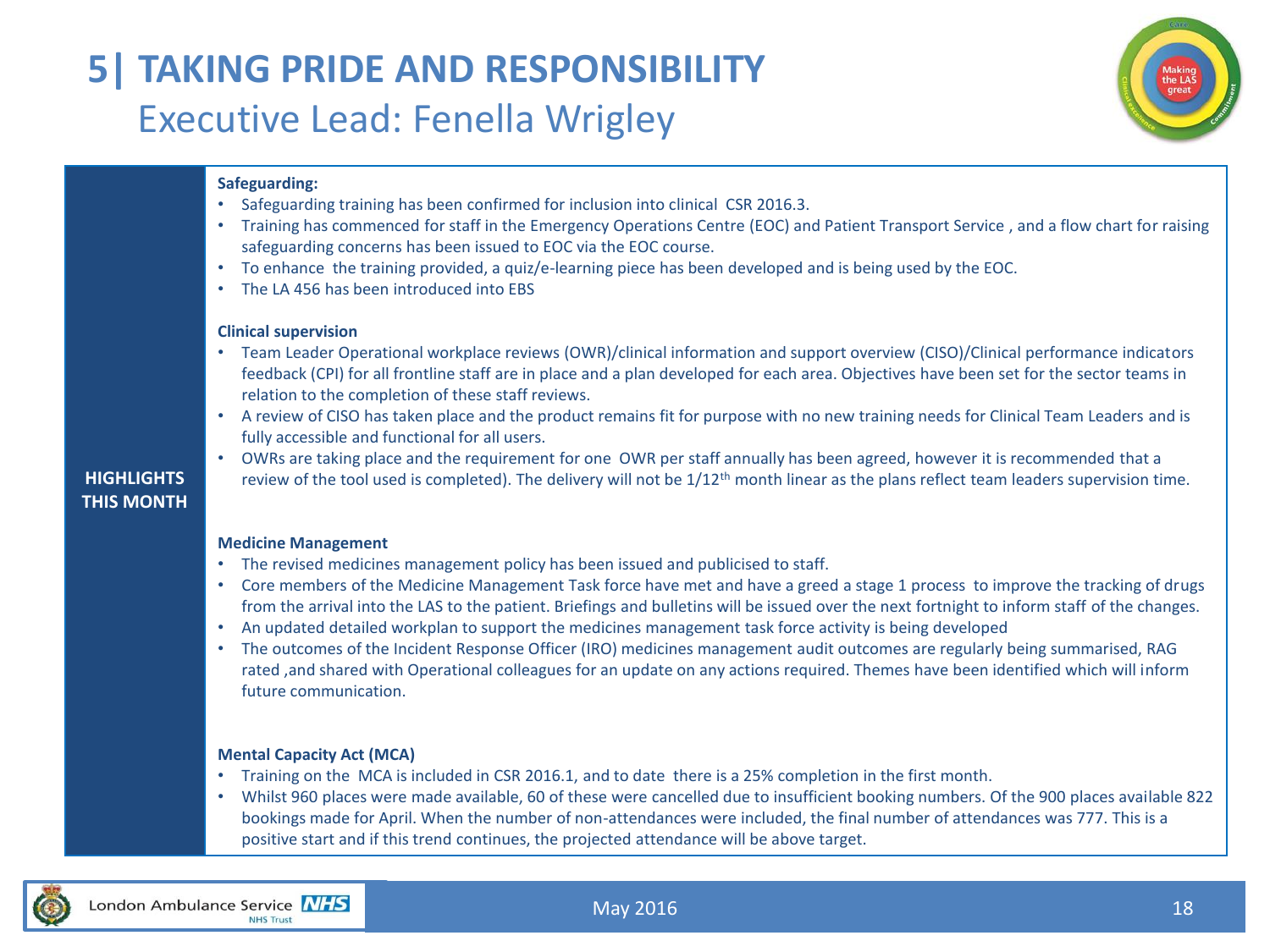### **5| TAKING PRIDE AND RESPONSIBILITY** Progress – May 2016



| <b>Deliverable</b>                                            | Lead                                     | Comp |
|---------------------------------------------------------------|------------------------------------------|------|
| Clinical supervision                                          | <b>Fenella Wrigley</b>                   | 1    |
| <b>Consent MCA</b>                                            | Fenella Wrigley                          |      |
| <b>Medicine Management</b>                                    | Fenella Wrigley                          |      |
| Safeguarding                                                  | Fenella Wrigley                          |      |
| <b>Quality and clinical strategy</b>                          | Fenella Wrigley                          |      |
| Operating model and clinical<br>education & training strategy | Paul Woodrow /<br>Karen Broughton        |      |
| Developing the 111 Service                                    | Paul Woodrow /<br><b>Karen Broughton</b> |      |

| <b>May 2016</b> |                |                |  |  |  |
|-----------------|----------------|----------------|--|--|--|
| <b>Complete</b> | <b>Delayed</b> | <b>At Risk</b> |  |  |  |
| 1               |                |                |  |  |  |
|                 |                |                |  |  |  |
|                 |                |                |  |  |  |
|                 |                |                |  |  |  |
|                 |                |                |  |  |  |
|                 |                |                |  |  |  |
|                 |                |                |  |  |  |
|                 |                |                |  |  |  |
|                 |                |                |  |  |  |
|                 |                |                |  |  |  |
|                 |                |                |  |  |  |

| <b>May 2016</b> |                | <b>Outstanding actions</b>            |  |  |  |  |
|-----------------|----------------|---------------------------------------|--|--|--|--|
| <b>Delayed</b>  | <b>At Risk</b> |                                       |  |  |  |  |
|                 |                | There are no outstanding actions<br>۰ |  |  |  |  |
|                 |                |                                       |  |  |  |  |
|                 |                |                                       |  |  |  |  |
|                 |                |                                       |  |  |  |  |
|                 |                |                                       |  |  |  |  |
|                 |                |                                       |  |  |  |  |
|                 |                |                                       |  |  |  |  |
|                 |                |                                       |  |  |  |  |
|                 |                |                                       |  |  |  |  |
|                 |                |                                       |  |  |  |  |
|                 |                |                                       |  |  |  |  |
|                 |                |                                       |  |  |  |  |
|                 |                |                                       |  |  |  |  |